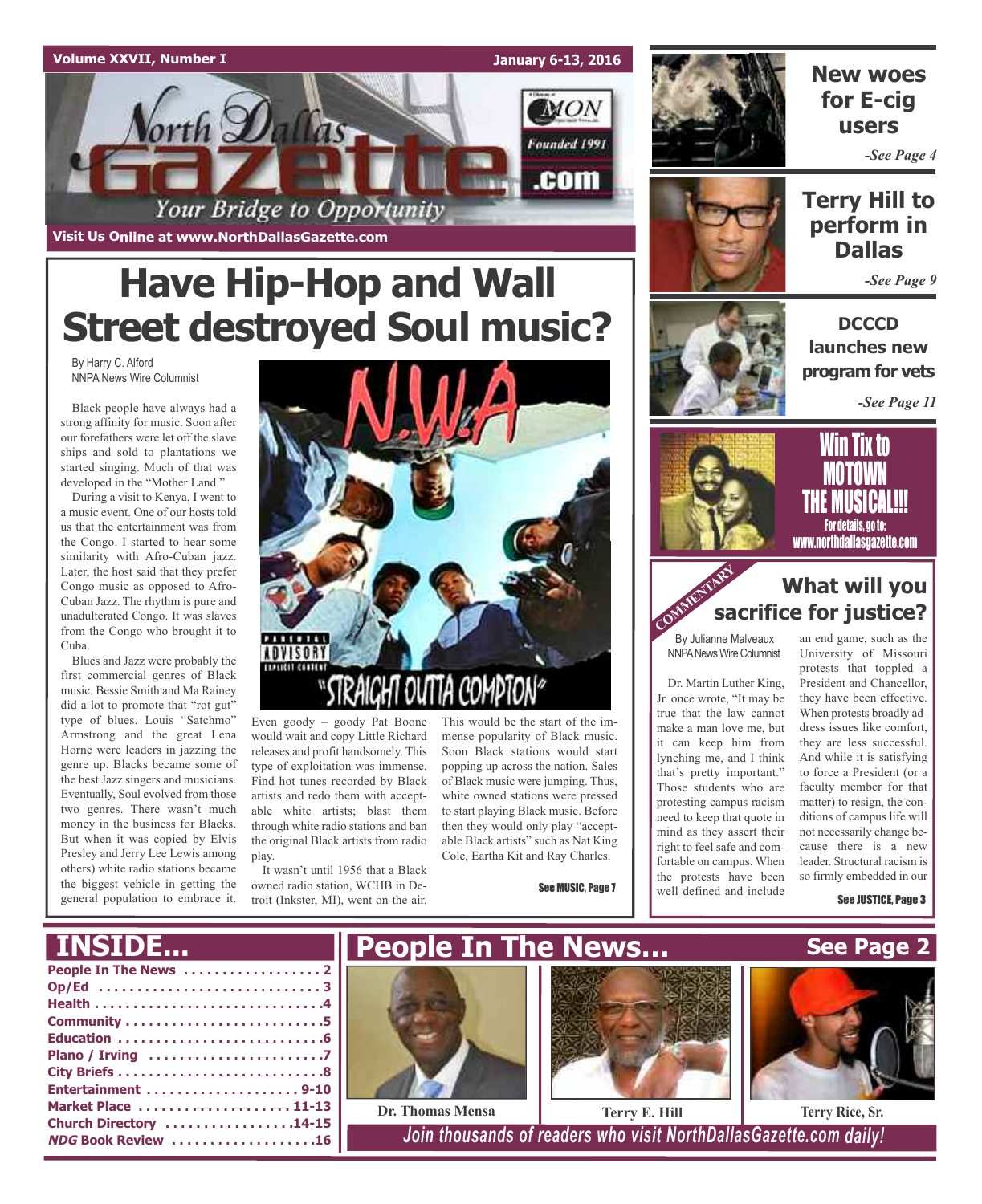#### **People in the News www.NorthDallasGazette.com**

### **Dr. Thomas Mensa**

The National Newspaper Publishers Association Foundation (NNPAF) will harness the genius of scientist, engineer and inventor, Dr. Thomas Mensah, to launch STEM Reach 2020. The program seeks to increase the percentage of blacks and women within science, technology, engineering and math arenas by inspiring the K-12 age group to pursue education and careers in STEM.

A chemical engineer and fellow of the National Academy of Inventors, Dr. Mensah is an innovator in the areas of Nanotechnology



and Fiber Optics. He was awarded 7 U.S. and worldwide patents within six years. Ghanaian born, Dr. Mensah currently serves as President of Georgia Aerospace Systems Manufacturing, Incorporated in Atlanta,

### **Terry E. Hill**

SAN FRANCISCO - With *Come Sunday Morning, When Sunday Comes Again* and *The Last Sunday*, author Terry E. Hill has proven himself an adept story weaver. Enthralling his readers with a trilogy based inside a megachurch setting, his well-spun plots of scandal, suspense and seduction were delivered with acute precision. Skillfully whipping his readers into a pageturning frenzy, they rushed to keep abreast of characters bigger than the books that encased them. With the release of The Committee on



Urban Renaissance, an imprint of Kensington Publishing Corp., the author ups the ante and moves into the world of politics.

The Committee is a beguiling tale that twirls Illuminati conspiracy, New Or-

#### Georgia.

"It is exciting to support and lead the vision of the NNPA Foundation for STEM Reach 2020. This is the only newspaper association in the country that has launched a STEM initiative to reach the K-12 age group who are easily influenced by their environment", says Dr. Mensah. "The program will identify role models and present youth with alternative paths to success rather than what they see on television. We hope to introduce robotics and science to kids in a way that inspires them and prepares them to compete in the 21st Century."

Also, on board as a pro-

leans voodoo, American politics and a subplot gay affair in a delicious twist of turbulence and turmoil. We find out that the secret society behind the country's biggest political ploys is a mysterious New Orleans family of Creole women who head "The Committee." It is they who in fact control the white men mistaken to be the country's power figures! "The Committee" has selected every US president since James Monroe and controls much of the country's economy. When they make the decision that the United States is not only ready for a Black woman

gram sponsor is the American Petroleum Institute, a DC based trade association for the oil and gas industry.

"API is an ideal partner for us because they bring a wealth of experience and longevity in their industry", says Kimberly Johnson, Executive Director of the NNPA Foundation. "They understand the education and outreach efforts that are needed to achieve the desired outcomes for this program. We are happy to have Dr. Mensah and API on board."

The National Newspaper Publishers Association (NNPA) will hold its Mid-Winter Conference in Co-

president, but also select her, the phrase, 'hell hath no fury like a woman scorned' takes on new and insidious meaning.

Camille Ernestine Hardaway is the first African American female mayor of Los Angeles and she has it all - stunning good looks, power, a seemingly devoted husband and influential allies. "The Committee" has decided that she will be the first Black female President of the United States and will stop at nothing to ensure their rising candidate reaches the White House. Author Terry E. Hill sublimely works hypnosis with

conut Grove, Florida on January 27-30, 2016 where the initiative will be launched during a press luncheon. Dr. Mensah will present on STEM and take questions from the media.

The launch in Florida will serve as the precursor to Black Press Week, the organization's conference in DC in March, where Dr. Mensah will return to host students and STEM industry leaders for a STEM exposition and presentation.

The National Newspaper Publishers Association Foundation's (NNPAF) mission is to exemplify and advance the highest standards in media by influenc-

the written word as he winds the reader deeper down a sinister black hole with each chapter. *The Committee's* lethal combination of manipulation, intimidation, mysticism and murder make for the most intoxicating political thriller.

With an adoring fan base waiting in high anticipation, Hill is hosting a Facebook contest. The author (on Facebook at Terry E. Hill ) will give away 25 autographed copies of *The Committee* to the lucky winner. The contest ends at midnight on Martin Luther King, Jr. Day, Monday, Janing education, technology, health & wellness, business & economic empowerment and cultural & civic engagement.

The National Newspaper Publishers Association (NNPA) is the trade association for the more than 200 African American-owned community newspapers across the United States, delivering news, information and commentary to more than 20 million people each week. Since its founding 75 years ago, NNPA has consistently been the voice of the black community by reporting news that makes history and impacts our country.

uary 18th. Participants can find more details on *The Committee's* Facebook page and / or enter on his Facebook page.

*The Committee* is Hill's fourth novel. *Come Sunday Morning* was his first book, followed by *When Sunday Comes Again* in 2012 and *The Last Sunday* in 2013. The publisher consolidated Hill's first two books into one and re-released it 2014 as *The Come Sunday Morning Saga*. *Come Sunday Morning* was selected as number three of the five best fiction books for 2012 by the Sankofa Literary Society.

### **Terry Rice, Sr.**

LAUREL, MD (Black-News.com) -- We Rollin' Records, LLC is pleased to announce the debut of its new Baltimore native hip-hop artist, Terry Rice, Sr., also known as PIMP Dzol (acronym for Perfection In My Profession). Dzol's dreams of stardom became realistic when he met We Rollin' Records founder and owner, Sharon Ford, who discovered him in 2004 at a Maryland manufacturing company. Since then he's been perfecting his craft.

He recently recorded his first 12-track debut CD produced by multi-platinum, mega music producer, Don Vito, who produced hits for artists like: Nelly, Ciara, and



Twista. Vito was also the costar of the hit reality show, The Kandi Factory and he produced the theme song entitled, Tardy For The Party for reality star Kim Zolciak's cable TV show.

Dzol writes his own lyrics and raps about life. His tracks are upbeat, the kind suitable for partying. Many say that he has a unique deep voice; smooth flow; and most importantly, he has originality. In 2013, he wrote a track entitled, Let Dem Haters C Us produced by Grammy nominated music producer, Jaywan, featuring well-known hip-hop artist, Young Jeezy.

Though We Rollin' Records is not a household name yet, its founder isn't a stranger to music. Ms. Ford has worked with many prominent artists when she was an aspiring rapper such as: David Tolliver from the l990s R&B duo, Men At Large; Vaughan Mason from the 1980's funk group, Vaughan Mason & Crew, known for the smash hit: Bounce, Rock, Skate, Roll.

Ms. Ford's mission is to reenergize hip-hop. "The

music of today compared to Tupac's era is losing its luster and my goal is to have my artists make hot tracks like the hits that dominated the charts in the 1990s," she explains.

She has more talented hiphop and R&B artists that will be signed to her label in 2016. Dzol's debut single produced by Vito entitled, Turnt Up is a fast-paced danceable song describing his journey.

Other tracks Vito produced includes: Own That and I Rocks, both definitely display that raw club vibe. The single was released Dec. 31, 2015 through all digital music outlets including: iHeartRadio, Shazam, Spotify, and iTunes just to name a few.

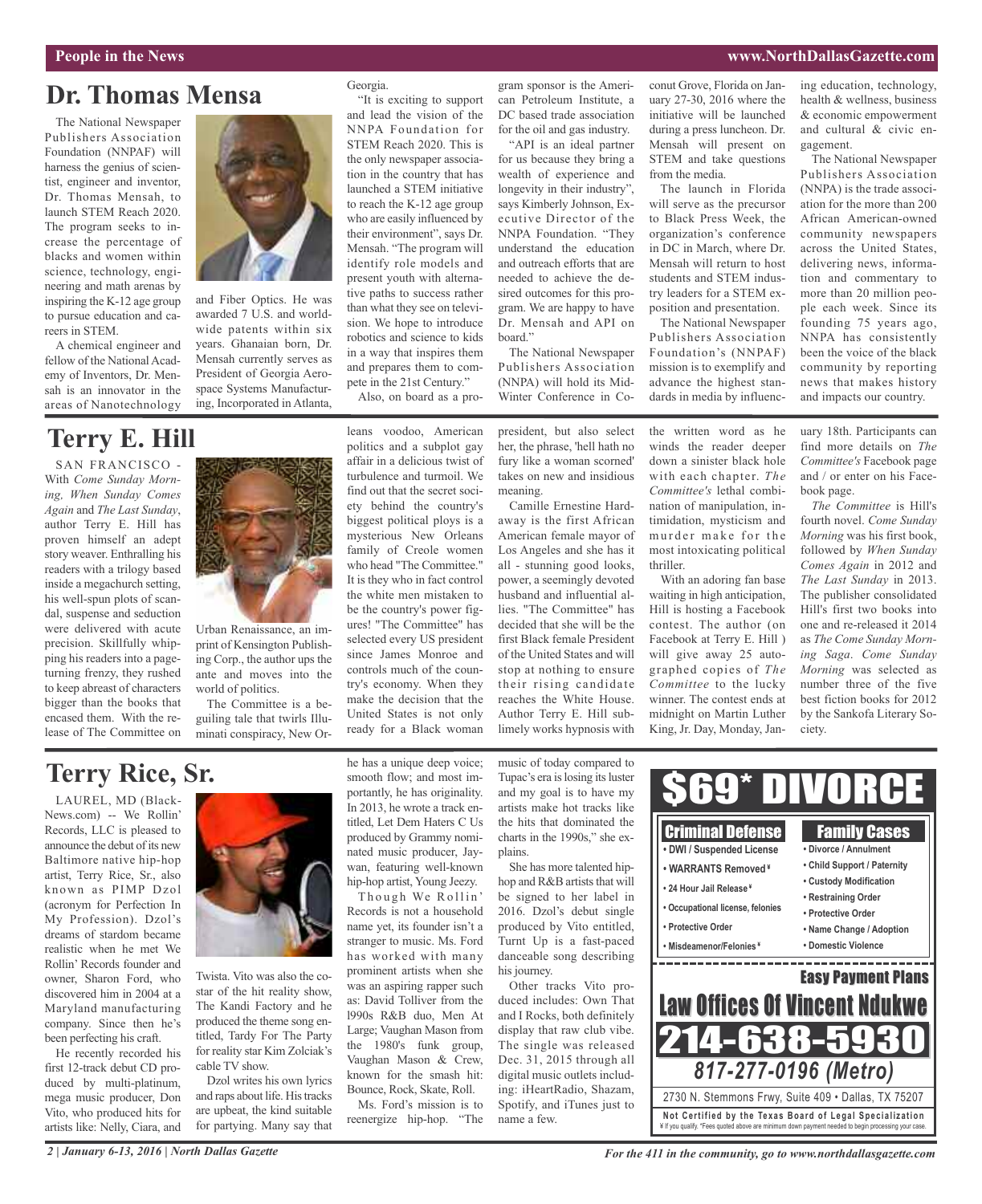#### **www.NorthDallasGazette.com Op-Ed**



*North Dallas Gazette assumes no responsibility for unsolicited material and reserves the right to edit and make appropriate revisions.*

#### *"Do what you say you are going to do ... when you say*

### *you are going to do it.*

**Publisher's Office:** publisher@northdallasgazette.com

**Sales Department:** marketing@northdallasgazette.com

#### **Editorial Department:**

editor@northdallasgazette.com

#### **Online:**

www.NorthDallasGazette.com www.twitter.com/NDGEditor www.facebook.com/NorthDallasGazette www.pinterest.com/NDallasGazette

### STAFF

**Chairman Emeritus** *Jim Bochum 1933 – 2009*

**Published By** *Minority Opportunity News, Inc.*

> **Web Master** *Todd Jones*

**Special Projects Manager** *Edward Dewayne "Preacher Boy"Gibson, Jr. James C. Allen*

**Community Marketing** *Nina Garcia*

**Religious/ Marketing Editor** *Shirley Demus Tarpley*

#### **Advisory Board:**

*John Dudley Myrtle Hightower Fred Moses Annie Dickson Cecil Starks Willie Wattley Coty Rodriguez-Anderson B. J. Williams Denise Upchurch Barbara Simpkins, ADVISORY BOARD SECRETARY*

**Editor** *Ruth Ferguson*

**VP of Digital Marketing and Entertainment** *Jessica Brewer*

**Contributing Writers** *Jackie Hardy LaRoyce Jones Ivy N. McQuain Tamarind Phinisee Terri Schlichenmeyer Nicole Scott Sonja Washington*

> **Editorial Writer** *LaRoyce Jones*

**Production** *David Wilfong*

#### **Advisory Board Committees:**

*Public Relations Planning and Implementation* Cecil Starks, CHAIRPERSON

*Business Growth Referral* John Dudley, CHAIRPERSON

*Program Policy Development* Annie Dickson, CHAIRPERS

*Quality Assurance* Myrtle Hightower, CHAIRPERSON Coty Rodriguez

*The North Dallas Gazette, formerly Minority Opportunity News, was founded in July 1991, by Mr.Jim Bochum and Mr.Thurman R. Jones. North Dallas Gazette is a wholly owned subsidairy of Minority Opportunity News, Inc.*

## **Police kill unarmed black men out of fear**

New York Police Department officers attempt to subdue Eric Garner in preparation for the arrest for allegedly selling loose cigarettes, Officer Daniel Pantaleo uses a chokehold that contributes to Garner's death. Pantaleo later said that, "It is never my intention to harm anyone and I feel very bad about the death of Mr. Garner." On August 5, 2014, Officer Sean Williams shot and killed John Crawford III inside a Walmart in Beavercreek, Ohio. Crawford was holding an air rifle that was sold in the Walmart. Williams said that, "[Crawford] wouldn't obey commands." A grand jury failed to indict Williams in the shooting. On August 9, 2014, Ferguson, Mo., police officer Darren Wilson shoots and kills unarmed Black teenager Michael Brown, who was suspected of

By Jeffrey L. Boney Special to the NNPA News Wire fromthe*HoustonForwardTimes*

As the number of unarmed African American shooting and murder victims continues to climb, at the hands of law enforcement officials, without any accountability, there is tremendous reason for concern; and to have those officers fail to be indicted, there is room for even more concern.

I need you to follow a disturbing pattern for me, please.

On Jan. 16, 2014, Officer Juventino Castro of the Houston Police Department in Texas mistakes 26-year-old Jordan Baker for a robbery suspect. Castro shot and killed the unarmed Baker and said that he feared for his life in a statement from the Houston Police Department.

On July 17, 2014, as

### **JUSTICE**, continued from Page 1

culture that it will take years, if not decades, of focused work and commitment to eliminate it. Unfortunately, too many are less dedicated to eliminating institutional racism than they are to maintaining the status quo. Consider, for example, the rhetoric during these Republican Presidential debates. Or, consider the clumsily racist question Supreme Court Justice Antonin Scalia posed when he asked whether black students should attend "lesser schools" than schools like the University of Texas.

Student activism was one of the highlights of 2015. Without waxing nostalgic, though, I'd suggest that some of these young activists take a page from the playbook written in the late 1960s and early 1970s, when protests shut campuses down for weeks. Student protests led to curriculum review on some campuses, the development of academic departments like African American studies

and Ethnic Studies, the addition of faculty of color, a commitment to enroll more students of color, and more. "Back in the day," we were far less concerned with "feeling" comfortable than with being empowered. We wanted change, and we were willing to fight for it. And, the change we wanted was tied to metrics. More scholarships, more faculty, more student admits. Not necessarily more comfort. From my perspective dis-

comfort is a good thing. Discomfort is a sign that something is wrong. Clearly there is much that is wrong on our campuses and in our nation. Racism is alive and well, though it shows itself in different forms than it did decades ago. The signs don't say "white" or "colored" anymore. Few "civilized" Whites use the n word, but expletives are hardly necessary when there is a coded language of exclusion.

Too many of us prefer complacency to discomfort.

stealing cigars from a local convenience store. Wilson later said that, "When I grabbed him, the only way I can describe it is I felt like a five-year-old holding onto Hulk Hogan," referring to the confrontation that he reported between himself and Brown.

On November 22, 2014, after responding to a 9-1-1 call about a person pointing a gun at people near a recreation center in Cleveland, Ohio, Officer Timothy Loehmann, in about two seconds within arriving on the scene, shot and killed 12-year-old Tamir Rice, who was playing with a toy gun in the park. The Huffington Post reported that Loehmann had previously resigned from a police department in a Cleveland-area suburb, after the police chief there, "recommended his dismissal."

based his recommendation on a firearms instructor's report, obtained by NBC News, that Loehmann was experiencing an "emotional meltdown" that made his facility with a handgun 'dismal,'" The Huffington Post reported.

In a statement following the grand jury's decision not to indict Officers Loehmann or Frank Garmback, who was driving the police car that day, in the shooting death of Rice, Cuyahoga County Prosecutor Timothy McGinty said that Loehmann, "had reason to fear for his life."

All of these police incidents took place in 2014, and all of them involved law enforcement officials who ended up killing a Black person, without any accountability or consequences, thanks to a grand jury that was convened to

#### See FEAR, Page 16

"The deputy police chief

We prefer to think that everything is fine. Too many would like to pretend that inequality and injustice are minor matters until a headline shakes us out of complacency – a young man shot 16 times while he is on his back, a young woman supposedly hanging herself in a jail cell.

Then there is protest, and anger, and rage. Still, too little done to develop a sustainable attack on the racism that plagues our nation. Student activists of 2015 could learn from the sixties activists, and they can also teach "mainstream" leaders twenty-first century organizing techniques. And across generations, there must be teaching and learning about complacency and discomfort, about what change looks like, and about what people are willing to give up to get change.

This 2016 election year promises lots of conversation about justice and change. Some political leaders will talk of "overregulation", while others

will suggest that we must pass new laws. Some will suggest that affirmative action is no longer necessary, while others are clear that there remains unequal access to higher education. When questions of law are debated, I find it useful to consider Dr. King's view of law – it won't make you love me, but it will keep you from lynching me and, as he said, "that's pretty important." Dr. King described himself as a "drum major for justice," not a drum major for comfort.

The campus activists who are raising critical questions are motivated by justice and cannot allow themselves to be sidelined with conversations about comfort. Comfort will always be elusive in a racist society. And that's a good thing.

*Julianne Malveaux is an author and economist based in Washington, DC. Her latest book "Are We Better Off? Race, Obama and Public Policy" will be released in 2016 and is available for preorder at www.juliannemalveaux.com.*

For the 411 in the community, go to www.northdallasgazette.com January 6-13, 2016 | North Dallas Gazette | 3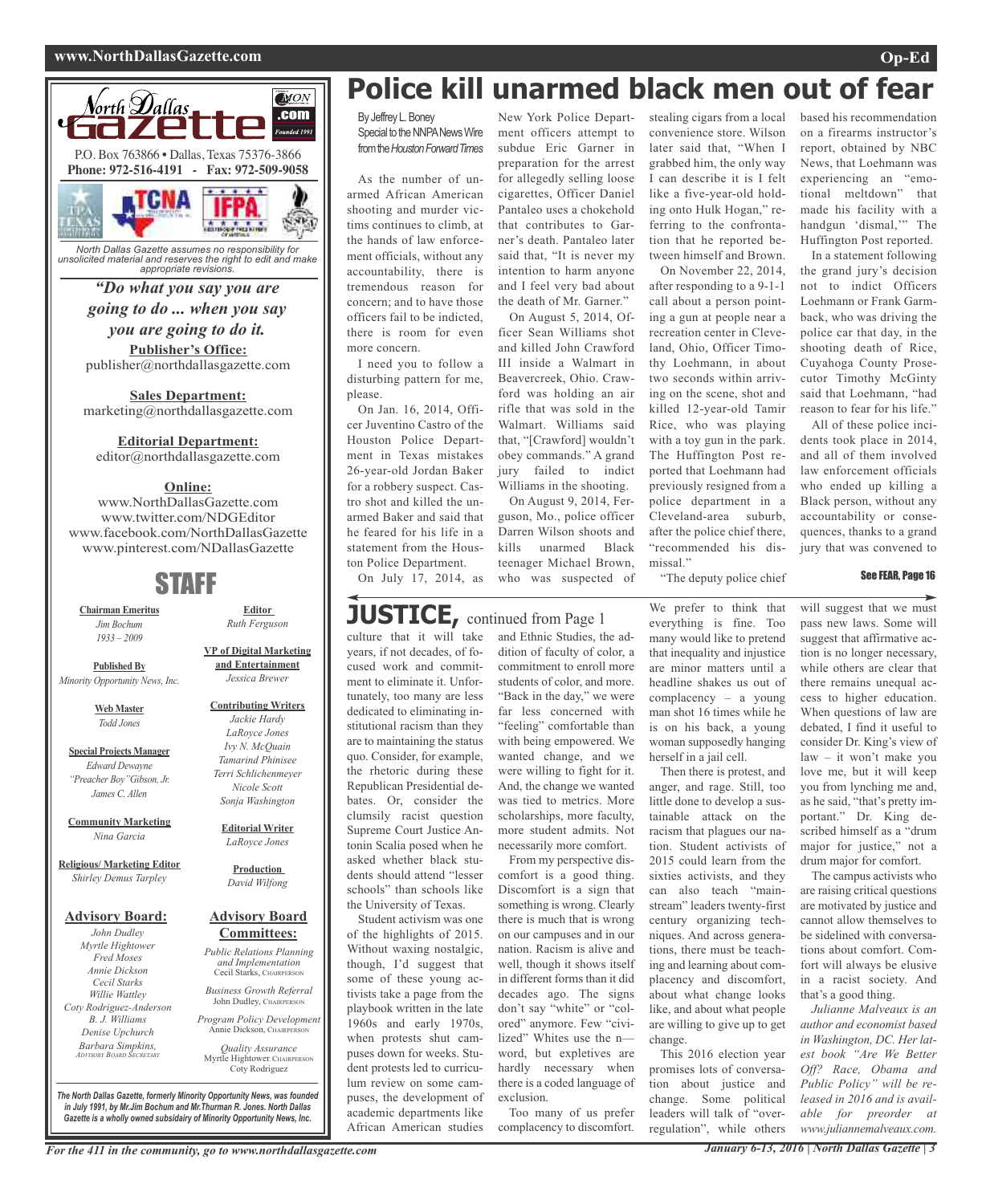### **UNDress announced as NNPA Foundation's anti-human trafficking campaign**

The National Newspaper Publishers Association Foundation (NNPAF) commences National Human Trafficking Awareness month by launching its own AntiHuman Trafficking Campaign, UNDress, which stands for Undermining Nationwide Demand for the recruitment, exploitation and sexual solicitation of women and children. The

campaign will target those who buy and traffick women and children by placing public service announcements in places where buyers typically 'shop' for sexual services.

"The NNPA Foundation is in a unique position to address this issue, because we can generate education and awareness by utilizing our own media products," says

Kimberly Johnson, the Foundation's executive director. Years before her term at the NNPA Foundation, Johnson conducted speaking and training events all over Georgia, working with trafficking survivors, local nonprofits, government agencies, advocates and local and national law enforcement. Johnson is certified to train on human traf-

ficking and child sexual abuse and is an award-winning producer of the docufilm, Sex Trafficking in Atlanta: A Survivor's Perspective.

"The issue of human trafficking, particularly sex trafficking, is partly fueled by salacious images in media," Johnson says. "We plan to counter the effects of those images through our own content and resources. We are looking to partner with other organizations in this effort."

The National Newspaper Publishers Association (NNPA) will hold its Mid-Winter Conference in Coconut Grove, Florida on January 27-30, 2016 where the NNPA Foundation (NNPAF) will announce its initiative during a press

luncheon. The NNPA Foundation has plans to host a series of human trafficking town hall meetings in 2016, including one in DC during the organization's Black Press Week conference in March. Other initiatives scheduled for launch include STEM Reach 2020. To support the NNPA Foundation, visit nnpafoundation.org and click donate.

### **New CDC report raises more red flags on E-cigarette ads**

WASHINGTON, D.C. -American Heart Association CEO Nancy Brown issued the following comments on a new Vital Signs report by the Centers for Disease Control and Prevention (CDC) published in Morbidity and Mortality Weekly Report. The report, which analyzed data from the 2014 National Youth Tobacco Survey (NYTS), found that seven in 10 middle and high school students – more than 18 million youths – see e-cigarette ads from one or more media sources:





of concern about the impact of e-cigarette advertising on young Americans just got louder. This latest CDC report carries the same message the American Heart

Association has been stressing for years: More must be done if we are to prevent and reduce youth tobacco use in this country – that includes tighter regulation of

e-cigarettes.

It is unacceptable that ecigarette advertising remains unrestricted. More and more money is being poured into targeting kids at every turn. As the report shows, kids are encountering these ads virtually everywhere – in stores, online, in newspapers and magazines, and on television and in movies. And the sad truth is, it's working. The 2014 NYTS survey revealed e-cigarette use has tripled among U.S. teens.

What's worse is that we have not wised up to these advertising tactics that have been shown to cause youth to start using those products. This is not the first time tobacco product companies have set their sights on such a susceptible audience as kids. These highly convincing e-cigarette ads use the same themes as cigarette ads of the past. The tried-and-true methods to attract a new generation to tobacco must be reined in. Otherwise, more and more young Americans will put themselves at risk for heart disease, stroke or even an early death as a result of taking up tobacco in any form.

With the slew of studies and reports highlighting the negative ramifications of this type of marketing to youth, the question remains: Why is it still unregulated? We agree with the report's analysis that steps need to be taken to keep these products out of the hands of children and adolescents. That's yet another reason why final regulations are needed now."

### **Could you be ruining your children's dental health?**

As hard as parents try to set the right examples, teach the right lessons and reinforce the right habits to their children, we all manage to, at some point, mess up along the way.

While some things in life are complicated and offering the proper parenting can be tricky, imparting the right dental habits shouldn't be. But Dr. Peter Vanstrom – a leading authority in dentistry today – says a tradition of bad habits continues to plague unnecessarily many households.

"For example, many people still believe that hardbristled toothbrushes are the way to go – and that rigorous brushing is a good method for getting the mouth reliably clean, but that's wrong," he says. "Today, we're seeing more and more young people in their 20s and 30s with re-

ceding gums and other well as a member of the edproblems that could be avoided."

Vanstrom, a dental consultant for CNN medical as

itorial board for WebMD, discusses ways for parents to set a good example for their children's lasting den-

tal health. • Ditch hard-bristled toothbrushes. Don't be

See DENTAL, Page 6



**KCRB LLC. provides general** contracting services throughout the Dallas-Fort Worth Metroplex.

We offer a variety of home improvement services that are customizable to each individual project:

- · Custom Homes
- Room Additions/ Conversions . Remodeling
- Commercial Damage Repairs
- · Roofing
- Painting

Tests Department of Housing & Community After Partner Ask about the First-Time Texas Home-Buyer Program up to \$8,000 down payment assistance option.

Over 25 years of industry experience CALL NOW 972-880-5100 www.kcrblic.com



#### **Residential or Commercial Damage Repairs**

9070312. This all your revolt covered them instituted remarks to nummercal. densga rapain and overything in between

We're a locally inversion transmission reports with over 25 years of lock persons. We wake from<br>thy and integrity in all appears of our business. We offer a safety of harde implementent universe that are customizable to each volved<br>and proper, when persons into a constraint the advertised in th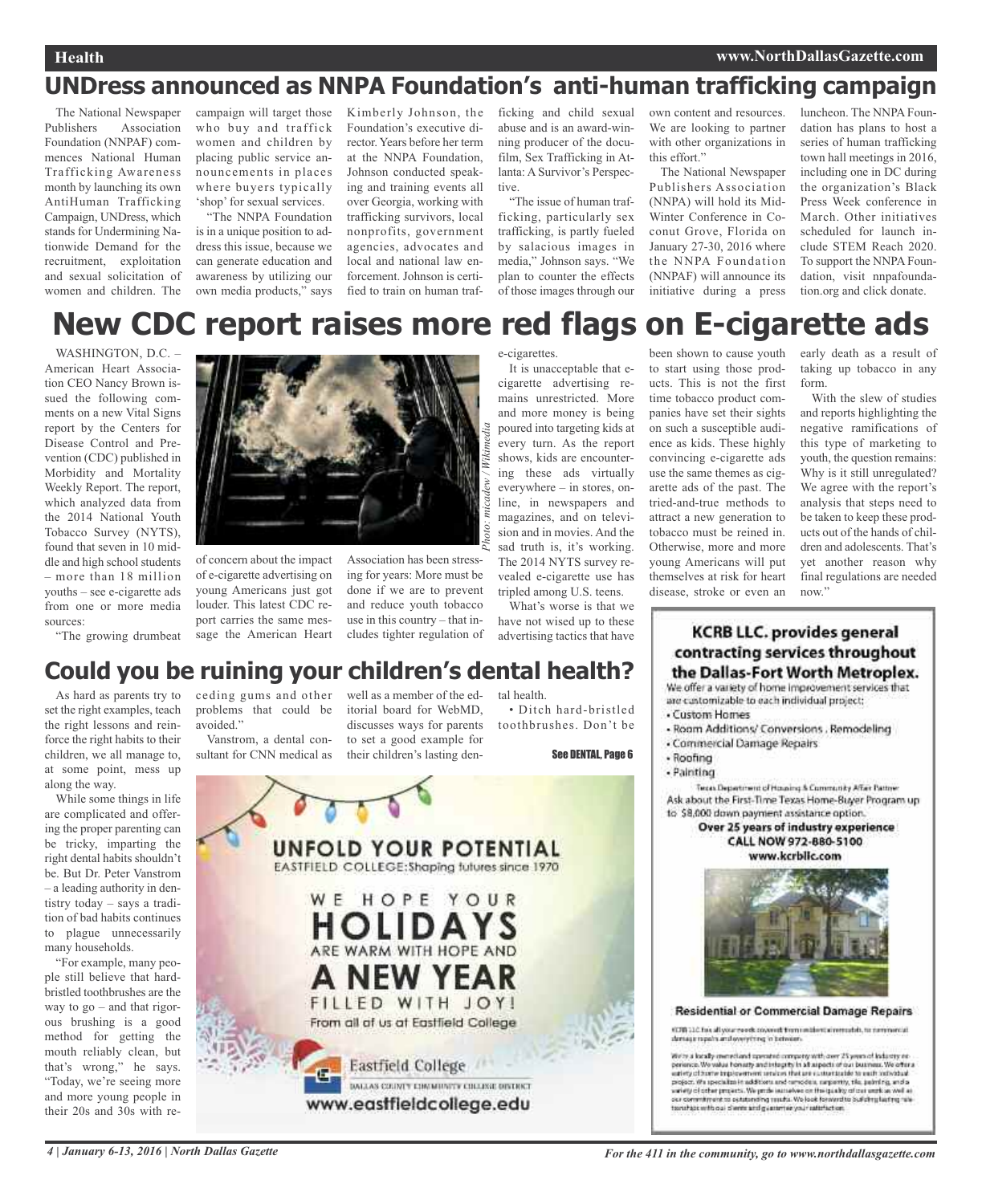# **Krewe de Etoiles presents the first authentic Mardi Gras Gala masquerade ball in Dallas**

Krewe de Etoiles presents the first authentic Mardi Gras Gala Masquerade Bal benefiting Operation Smile and Community Partners of Dallas held January 30, 2016 at the The Bomb Factory 7:30 p.m. Hosted by " A merica's Sassiest Lifestyle Guru," Steve Kemble.

Krewe de Etoiles, Dallas' first authentic Mardi Gras Krewe, offers up to the Dallas Metroplex, the profoundly unique culture, ambiance, vibrant exuberance and the unquestionably colorful spirit of the Mardi Gras season. On January 30, 2016, Krewe de Etoiles, will present the Dallas Metroplex, with its first authentic Krewe and Gala Masquerade Bal. There are but two pivotal deliverables to be expected for this Gala evening, and they are unimagined, awesome fes-

When disasters strike, such as the Dec. 26 tornado, storm victims sometimes fall prey to fraudulent contractors and price gouging. During their Jan. 5 meeting, the Garland City Council amended City Codes to require building permits for residential roof repair of more than \$2,000 and to establish registration and bonding requirements for tivities and community awareness.

Our 2016 chosen charities are Operation Smile and Community Partners of Dallas. Operation Smile is an international organization of dedicated Medical volunteers who perform corrective surgeries for children with cleft palates and cleft lips worldwide. Community Partners of Dallas, mission is to ensure safety, restore dignity and inspire hope for the abused and neglected children served by Dallas County Child Protective Services.

"It is with all of the trappings of the true spirit of Mardi Gras, along with the entanglement of western-inspired influences that Texas Geauxs Mardi Gras," says Krewe de Etoiles cofounder and Captain I, Annia Jenkins, originally from Louisiana. Jenkins

intended to provide additional consumer protection from fraudulent contractors. The City of Garland has established a mobile permitting center in the damage zone, located at Bobtown Road and Kelso Lane. The center will begin operation on Thursday, Jan. 6 and will operate 8 a.m. to 5 p.m., Monday through Friday. This convenient

**Garland City Council approves consumer**

**protection measures after tornado**

also said, "the Dallas to the evening's Royalty Metroplex is both a prime and perfect backdrop for the celebration, and the birth of Krewe de Etoiles, as Dallas has always embraced and flaunted its own unique, and diverse culture."

The Mission of Krewe de Etoiles is to effectively share its authenticity, even punctuating it with a Texas twist. It is also the intent of the Krewe, to bring awareness to those civic and social issues and causes deemed worthy, including; education; scholarship; health; domestic violence and quality of life.

The Gala's logistical and production teams are moving fast and furious plotting and planning the schematics for the Bal's attendees to be amazed, awe-struck and enlightened from their very entrance into the Gala Red Carpet Paparazzi Reception

their contractor is registered and to obtain necessary

"We want to make the rebuilding process as simple as possible for these folks," said Garland Building Official Jim Olk. "We know that most contractors are honest and value their good reputations, but this service will also help us weed out unscrupulous fly-by-night op-

building permits.

presentation. "For many, this Bal will be their first Mardi Gras experience, but we can guarantee that it will be one that all will look forward to each year," suggested the Bal Chair and Louisiana native, Cynthia Hightower-Jenkins. The Krewe will also lend a crash course in Mardi Gras, as Mardi Gras 101 will be weaved Into the evening's delights. For instance,

Bal is not a misspell, it has only one "L, " and is a festive Gala experience. (A "Bal" is a Mardi Gras Krewe's official gala featuring the King, Queen and court in full royal regalia depicting its chosen theme for the Mardi Gras season.) The Krewe's Captain believes that the Gala is poised to parallel the majesty of the season's authentic Bals of New Orleans, and the three words she chose to describe the plans were; captivating, spectacular, and transforming.

Oh, and about the Krewe's logo. With the Texas Star embossed on the hearts of many Texans, either transplants or natives, it reflects the 'why' for its prominent, bold, depiction in the Krewe de Etoiles official emblem. It goes without saying, the Fleur de Lis is certainly the single most recognizable symbol ever, and is absolutely synonymous, and a necessary component, in the observance of the Mardi Gras season.

**Community News**



# **Plan trips and save big** with the FREE GoPass app.



let's go.

#### **Riding the waves...** residential roofing contractors. These amendments are service will allow those trying to rebuild to confirm



*For the 411 in the community, go to www.northdallasgazette.com*

*hook for the sliding pad eye aboard USS Carney (DDG 64) during a replenishment-at-sea with the Military Sealift Command fleet replenishment oiler USNS Leroy Grumman (T-AO Arleigh Burke-class guided-missile destroyer, forward deployed to Rota, Spain, is conducting a routine patrol in the U.S. 6th Fleet area of operations in support of U.S. national security in-*

*(Photo by Mass Communication Specialist 1st Class Theron J. Godbold)*

*Seaman Markievy Hutchins, from Dallas, releases a pelican 195) Dec. 29, 2015. Carney, an terests in Europe.*

See TORNADO, Page 7





DART.org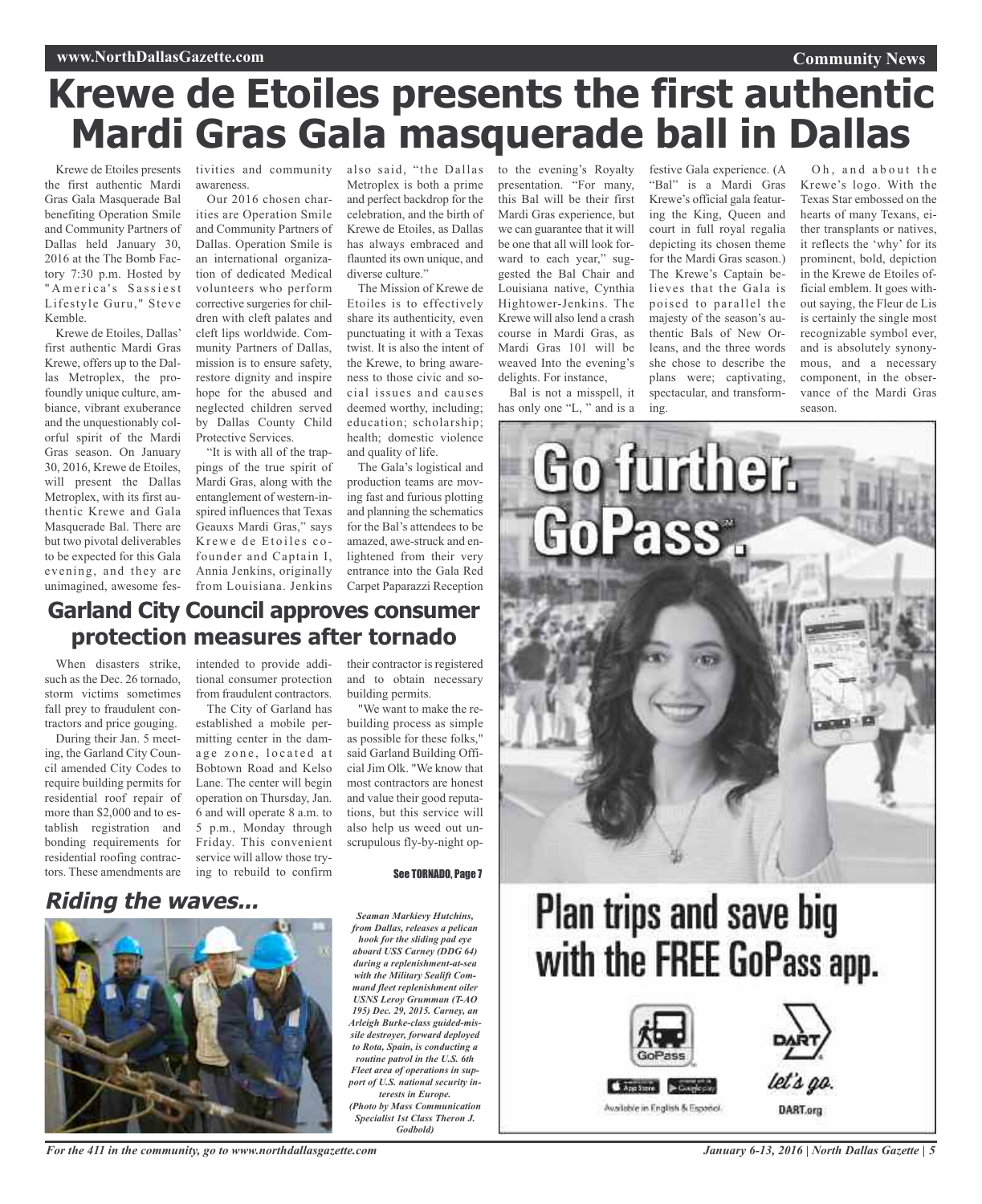### **Dallas ISD addresses concerns on impact of new Open Carry law**

A new law went into effect in Texas on Jan. 1 allowing a licensed gun holder in the state to carry their firearm openly in a holster. This is a change from the existing law that required a licensed gun holder to carry their firearm in a concealed holster.

Here are answers to Frequently Asked Questions

on what impact, if any, the new Open Carry law will have on Dallas ISD.

*How will the firearm law impact Dallas ISD?* It remains illegal under the new law for a licensed gun holder to bring their firearm onto school property. This means, for example, it remains illegal for a parent to carry their firearm as he or she walks their child on campus property up to the front door of the school. It is also still illegal for a licensed gun holder, including a teacher, to bring a firearm into a school.

*Will it still be illegal to bring a firearm to a school function?* Yes. It is still illegal for a licensed gun holder to carry a firearm to school or district functions

whistles but no real job responsibilities, from the rewarding internship that will give you the skills needed to adequately compete in the

Internships are those extracredit points that ambitious college students can leverage for getting ahead as an attractive job candidate. Stewart asks students the following: • Will the internship provide you with leadership

Internships provide students with all kinds of exposure to business. But just any experience won't be good for you. Your time is valuable. The purpose of internships is to gain adequate experience. So don't waste your time on an unworthy internship. When applying for internships, review the job description. Look for job responsi-

job market.

skills?

such as sporting events, field trips, or board meetings.

*Will there be information posted at schools about the new Open Carry law?* Yes. Every Dallas ISD school will have two new large signs stating that even though the new Open Carry law is in effect, a licensed gun holder is still prohibited from entering a

"What we try to do is give students a truly entrepreneurial experience," says Stewart, whose internship program provides practical and lifechanging business experience for college students who have shown potential for success. Interns operate their own house-painting business with hands-on guidance from mentors. "Also, and though we don't require any previous experience – with guidance and mentorship – our interns have mid-level responsibilities," Stewart says. "Ourstudents manage all hiring, firing, sales, marketing and customer relations. This enables our alumni to land grad-level positions upon graduation instead of competing for entry-level jobs that may not even require a

school with a firearm. *Why will it still be illegal*

*under the new law for a licensed gun holder to carry a firearm on school property?* The new law does not replace the existing Texas Penal Code Section 46.03, which states that a person commits an offense if the person carries a firearm "on the physical premises of a school or educational

institution, any grounds or building on which an activity sponsored by a school or educational institution is being conducted, or a passenger transportation vehicle of a school or educational institution."

Anyone with further questions can call the Dallas ISD Police Department at 972-749-2300.

#### may have flashy bells and bilities that require leadership **College students should steer clear of easy internships**

skills.

Although young job seekers with only a high school degree are in even worse shape, recent college graduates have entered a grim job market.

The economy is still recovering, entry-level wages have plummeted and recent college grads are competing for jobs with more than 2 million of their educated and jobless peers.

The millennial generation makes up about 40 percent of the unemployment rate in the U.S. Something's gotta give.

"The most impressive job candidates to employers are those who are both ambitious and have a proven track record through hands-on leadership experiences," says Matt Stewart, entrepreneur and co-CEO of College Works Painting, a college internship program which, according to internal surveys

shows that 90 percent of their alumni find college-gradlevel jobs within three months of obtaining their degree.

The key is to find an internship that will help you build tangible, real-world skills. Employers want to know that you're capable of being in charge of something. To get hired for the job that you actually want, you need an internship in which you're given actual responsibilities and in which you gain leadership experience.

You won't gain these necessary skills from an easy internship. These days, the company name on your resume holds little to no weight. It's not who you interned for. Instead, it's what you did during your internship that matters.

The challenge is distinguishing an internship that

### **DENTAL,** continued from Page <sup>4</sup>

someone who takes out their aggressions on your teeth while brushing – especially if you're an older person. Over time, forceful brushing with hard bristles can accelerate gum recession, which may increase sensitivity. The soft-butfirm is the way to go in a toothbrush. That can be accomplished by using a much higher count of soft bristles, as found in products such as Curaprox (www.curaprox.com).

"With this kind of brush, you can actually improve gum health by gently messaging them, which stimulates blood flow to the area," Vanstrom says. "I'm

seeing more patients suffer from gum recession and disease at a younger age, including some in their 30s and 20s. That's why it's important to implement good habits when kids are young!"

• Avoid a negative stigma toward oral hygiene. "Another bad legacy parents sometimes impart to their children is to put a stigma on brushing," he says. "In many homes brushing is considered a chore, probably because parents see it that way."

An easy way to take the work out of oral hygiene is to have easy-to-use products that feel good. Fun

products that are visually stimulating are good for smaller children, who are usually more prone to making a game out of brushing and flossing time. There are other products on the market that make flossing easier.

• Be mindful of the development of casual bad habits. For many, especially children, it's easy to develop bad oral habits – thumb-sucking, nail-biting, straw-chewing, ice-crunching and teeth-grinding, to name some. And, because they're not as strong as adults, children may be prone to using their teeth to open plastic bags and such. Of course, the habits of our childhood often stay with us in adulthood, so lead first

by example, and make sure your child doesn't pick up these habits on their own or through someone else. *Dr. Peter Vanstrom is rec-*

degree."

*ognized as one of today's leading authorities on dentistry who achieved the honor of becoming a Fellow of the Academy of General Dentistry and was inducted as a Fellow in the Pierre Fauchard Academy. He is the founder and director of Paradigm Dental Consulting and currently lectures for DenMat, Inc. on STM, non-surgical periodontal care for the general dental office, Curaprox, Inc. advance Swiss homecare systems (www.curaprox.com) and technology and Paradigm Dental Consulting.*

• If anyone can get the internship, is it worth your time?

While an internship can be considered "free education," corporations know they have nothing to lose when they see

talented young minds willing to work for free. If an internship is easy to attain and isn't willing to pay you for the

See STUDENTS, Page 13





inquiries1909@gmail.com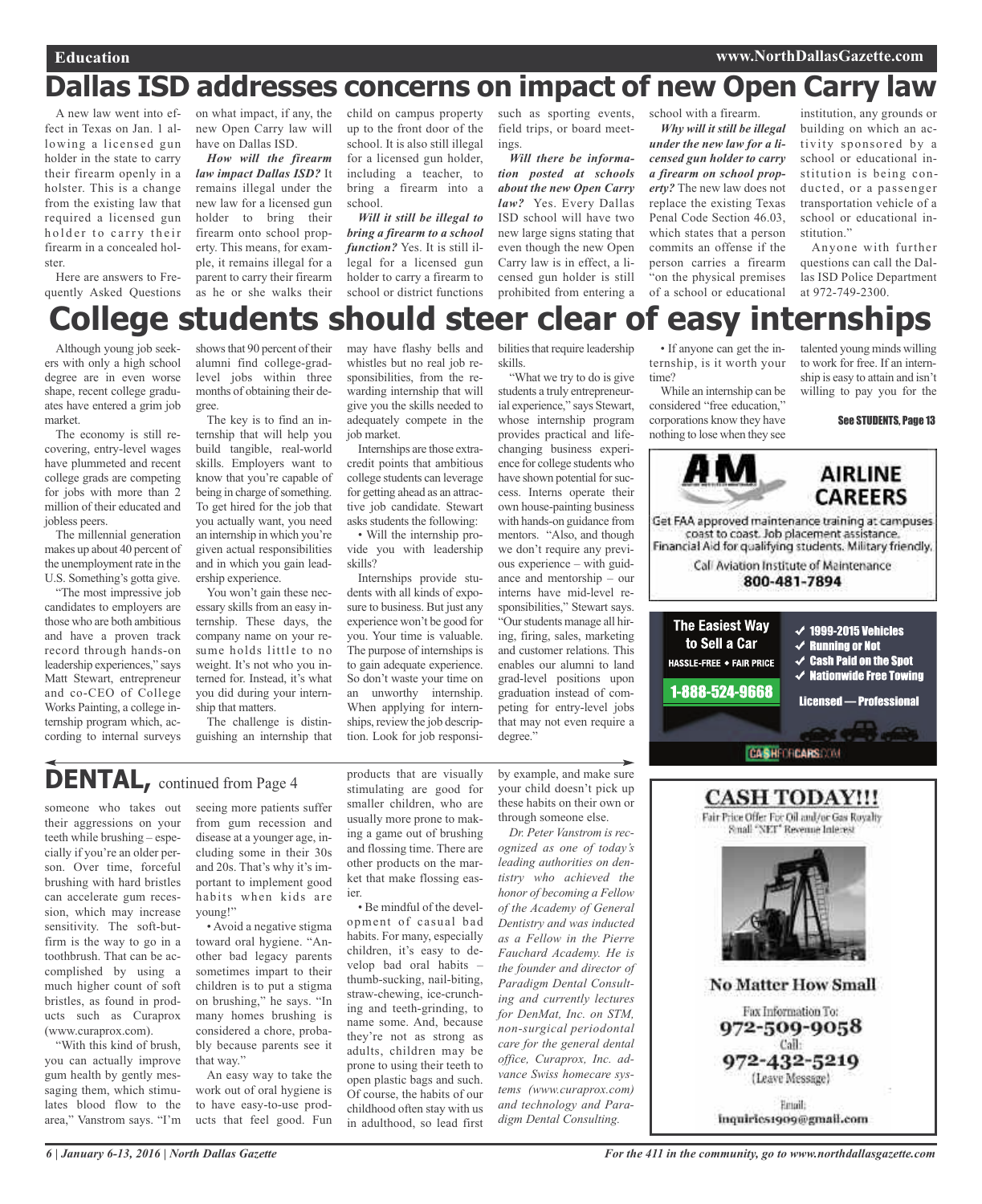### **Plano sees three fires over year's first weekend**

Plano Fire-Rescue crews fought three structure fires over the first weekend of 2016. The first fire occurred at a home in the 8000 block of Alderwood Place just after 4:00 pm Friday. A neighbor called 911 after seeing smoke

coming from the home's roof. First arriving fire crews found a fire in the attic and were able to extinguish it in 16 minutes and rescue the homeowner's three cats. The residents were not home at the time of the fire which is

still under investigation. The home sustained major water and fire damage.

The second fire occurred at a duplex located at 1801 W. Spring Creek Parkway at the Springwood Creek

See FIRES, Page 8

### **17 DWI arrests made in Irving during New Year weekend**

The Irving Police Department conducted DWI No-Refusal operations over the New Year's Eve holiday weekend. The operations took place on the nights of Thursday, Dec. 31 and Friday, Jan. 1 by means of a grant from the Texas Department of Transportation.

During No-Refusal operations, those arrested for DWI are offered only a blood test to determine their blood alcohol concentration. A search warrant, authorizing a blood draw, is sought for anyone refusing consent to a blood test.

A total of 17 DWI arrests were made and 41 citations were issued by officers working grant funded positions over the holiday weekend. Of those 17 arrests, 1 was a felony offense and 7 required search warrants to obtain a blood sample.

### **MUSIC,** continued from Page <sup>1</sup>

A big milestone was the great Berry Gordy's founding of Motown in 1959. His artists had a silky smooth style of music (compared to Rhythm and Blues). It became known as "Soul." I was eleven years old and immediately fell in love with Motown hits (so did the vast majority of Blacks). What was significant was that whites, Hispanics, Asians etc. were equally in love with this Soul music. There were many Motown subsidiary labels such as Tamla and Gordy. Eventually, Al Bell would rise to become the owner of Stax Records. White businesses would launch Atlantic, which triggered many investors to launch their own labels.

The above became a multi-billion dollar industry. There was just one big problem. Where was the money going? Very few of the artists were becoming wealthy. Most lacked proper legal representation. Many of the principles were predatory and managed the lion's share of the business. A popular arrangement would be the artist would get 2 -3 percent of the sales and much of that was doctored. Black labels were being preyed upon by major record companies. If they wouldn't sell their companies for a discounted rate, then the moguls would steal their artists for a signing bonus. Go see the play "Motown." It explains what Berry Gordy had to go through in keeping his company. Principal writers like Holland, Dozier and Holland would leave for a nice bonus and then turn on Motown with the aim of ruining them. Popular singer Mary Wells left Motown for a White-owned label. When she realized it was a mistake she tried to blame it on Motown and a long lasting suit was filed. She would soon die of lung cancer – broke and broken. All of her hits still belong to Motown as well as the many Holland, Dozier and Holland block-

Then came cable television and video programs. MTV was immensely popular but they would only play Prince and Michael Jackson. That would change when the great entrepreneur Bob Johnson would change the landscape with Black Entertainment Television – BET. Soon Black artists

were as successful on television as they were on radio. The bright future was just ahead as soul music was accepted as mainstream.

But then came a negative shift. Hip-Hop was born in New York City in the 1970s. As the crack epidemic exploded in the 1980s, drug-dealing street gangs began to pop up in every city and town. The merging of these two things became a cult. Wall Street saw this as a vehicle to take over or even kill the evergrowing soul music industry.

According to Village Voice: "The Hip-Hop movement has become increasingly mainstream as the music industry has taken control of it. Essentially, from the moment 'Rapper's Delight' went platinum, 'Hip-Hop: the folk culture,' became 'Hip-Hop: the American entertainment industry sideshow."

Soul music is disappearing from radio as conglomerates control the radio population and are beholding to Wall St. investors. Television is no better. Even with many of the Black-owned stations spending valuable time showing old reruns of

### **Hispanic Heritage Foundation honors outstanding local student**

Early College High School senior, Adrian Resa, received a bronze award from The Hispanic Heritage Foundation. He was one of 21 award recipients at the Dallas regional Hispanic Heritage Youth Awards ceremony on Dec. 7. As the bronze medalist in the engineering and mathematics category, sponsored by ExxonMobil, Resa was awarded a \$1,000 scholarship to support his plans to pursue a degree in civil engineering at Texas A&M University.

Established by the White House in 1987, the Hispanic Heritage Foundation (HHF) is an award-winning nonprofit that identifies, in-

Black family shows, soul music is going away.

According to Time Magazine: "In 2013, no African-American musician had a Billboard/Hot 100 number

spires, prepares and positions Latinos to lead in the classroom, community and workforce. *itage Youth Awards.*

森吉

*Adrian Resa, Early College High School, at the Dallas Hispanic Her-*

The Hispanic Heritage Youth Awards program offers educational grants to Hispanic high school sen-

one. This was the first time there was no number one in a year by an African American in the chart's 55 – year history."

*Mr. Alford is the co-*

iors chosen by regional selection committees based on their academic achievement, leadership, community service, category focus and an essay about the important role their heritage played in their success.

*founder, President/CEO of the National Black Chamber of Commerce. Website: www. n a ti o n a l b c c . o rg Email: halford@nationalbcc.org.*



busters.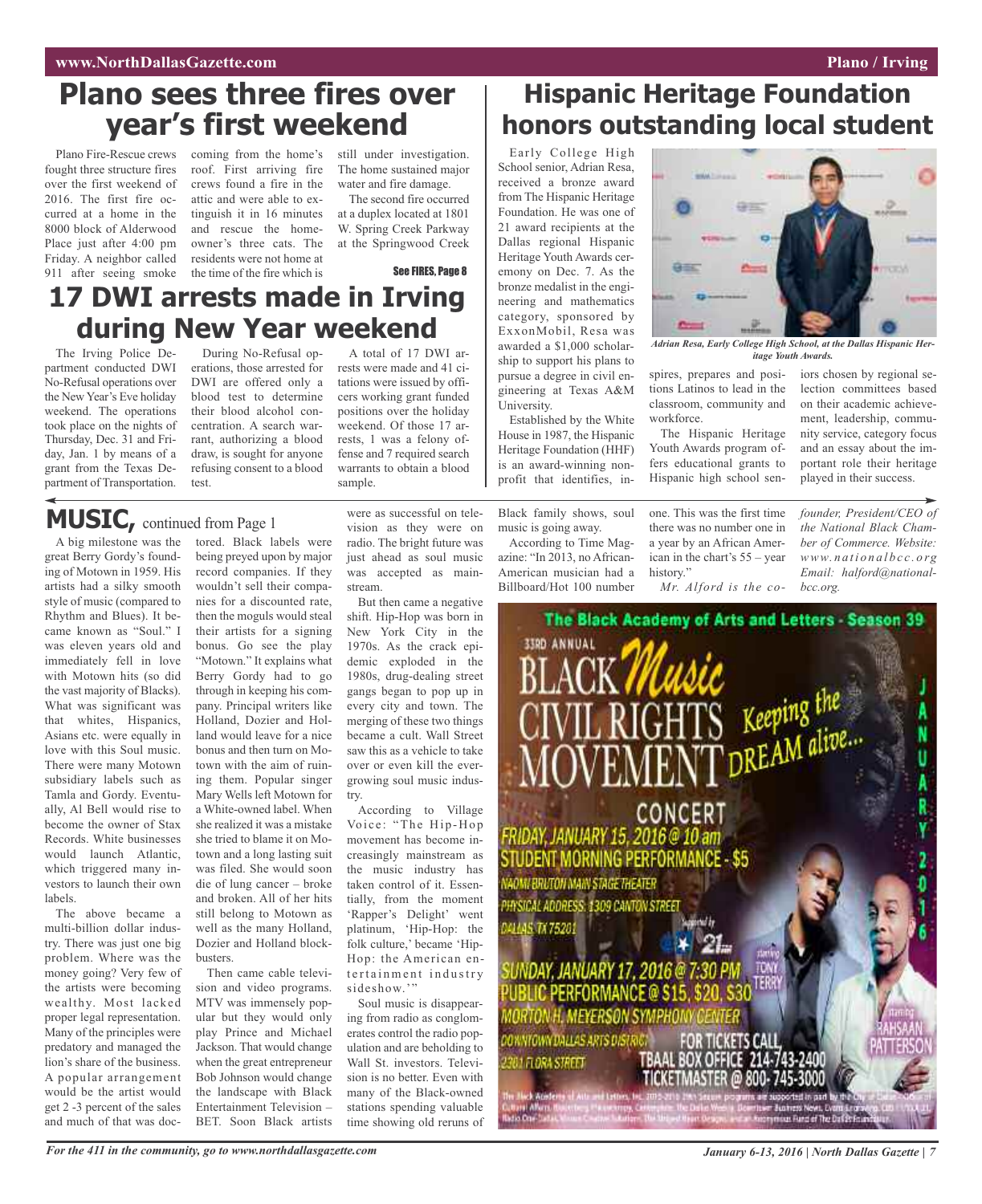#### **City Briefs**

#### **FRISCO**

#### **Upcoming Spring Workshops: Healthy Lawns**

Bring your lunch, and discover ways to maintain a healthy lawn using less water. WaterWise "Brown Bag" Workshops offer abbreviated educational programs designed to fit into your lunch hour. This free workshop will help you identify potential problem spots in your new or established landscape, and learn how to maintain the natural beauty of your lawn using earth-friendly techniques.

Register to attend the free workshop being held Friday, January 22, 12:00 - 1:00 p.m., at Frisco's PublicWorks **Department** 

#### **GARLAND Symphony season continues on Jan. 16**

Garland Symphony continues its 2015-2016 "Symphonic Treasures!" on Jan. 15 at 8 p.m. at the GranvilleArts Center, Brownlee Auditorium. This concert features clarinetist, Brent Buemi, per-

forming Copland's Clarinet Concerto. This concert also features Korean Guest Conductor Jin Hyoun Baek. In addition to Mr. Buemi's solo performances, the GSO will also feature Rimsky-Korsakov's Le Coq d'Or Suite and J. Strauss II's Crown March, Op.139.

#### **Garland Civic Theatre to Present "The Man with Bogart's Face"**

Garland Civic Theatre continues its 48th season with a production of "The

Rescue. The fire started in the kitchen but the cause is currently under investiga-

The third fire occurred at the Lincoln at Towne Square Apartments located at 8205 Towne Main Drive at 8:08

Man with Bogart's Face" by Andrew J. Fenady. Performances will be at the Small Theatre of the Granville Arts Center, located at 300 N. Fifth Street in Downtown Garland. The production will run Fridays and Saturdays, Jan. 22-Feb. 13, with an additional Thursday performance on January 21, and Sunday performances on Jan. 24 and 31. Call the Granville Arts Center Box Office at 972-205-2790 for tickets, or order tickets online at GarlandArtsBoxOffice.com.

called Plano 911 to report smoke and flames on the roof of the apartment building. While fire crews were responding, a resident of the apartments also called 911 stating his fireplace and chimney were possibly on fire. First arriving fire crews found fire and smoke from

All tickets are \$22, which includes service fee. There are discounts available for KERA members and groups of 10 or more. Note: the Thursday performance is at 7:30 p.m., Friday and Saturday performances are at 8:00 p.m., and Sunday matinee performances are at 2:30 p.m.

#### **RICHARDSON Consumer Alert: Group soliciting donations via phone is not the RFD**

The Richardson Fire Department is warning resi-

the roof and chimney of the apartment building. Firefighters fought the fire from the inside while others quickly evacuated residents from the other apartments in the building.

The fire was extinguished within 35 minutes with moderate damage being con-

gougers.

No injuries occurred in any of the three fires.

Dec. 26 tornado, visit GarlandTx.gov and click on Tornado Information.

### **FIRES**, continued from Page 7

Condos on Saturday at 7:08 pm. Plano 911 received a call from a resident of one of the duplex's units stating their home was filling with smoke. Firefighters arrived to find smoke in the unit but no fire. Further investigation found smoke and heat in the adjacent unit. The fire appeared to have been smoldering in the kitchen and was quickly extinguished. The resident was not at home and was later contacted by Plano Fire-

### **TORNADO,** continued from Page <sup>5</sup>

erators and protect our citizens."

City Council also adopted an ordinance prohibiting price gouging during the current state of disaster in Garland. The ordinance prohibits such activity surrounding pricing for items such as groceries, construction materials and services, automotive repairs, rent for hotels or other temporary housing, medical supplies and other essential

goods and services.

tion.

The City has received complaints of price gouging in the general area of the tornado damage. Individuals who have been victimized by price-gouging may contact the City Attorney's Office at 972-205-2380 to file a complaint. Although the City can-



El Centro now offers a Criminal Justice Program! Earn an Associate of Arts Degree in Criminal Justice, which is fully transferable to any public lour year university. The courses are offered in both lecture and online format.

For program details contact Dr. J. Eric Coleman at 214-860-5740 or john.coleman@dcccd.edu.





tained to three of the 16 apartments in the building. The American Red Cross was called to the scene to as-

sist three residents who were displaced.The fire originated in the flue of the chimney in the first apartment.

dents to be aware of an organization falsely portraying itself as an affiliate of the Department when soliciting donations via tele-

The group calls itself the Association of Firefighters

Richardson FD does not solicit donations via telephone.Anyone who receives a call from someone claiming to be a representative of the Richardson Fire Department is encouraged to call the Department at 972-744- 5700 for verification.

phone.

and Paramedics.

*For the 411 in the community, go to www.northdallasgazette.com*

*8 | January 6-13, 2016 | North Dallas Gazette*

pm Saturday. A person driving near the apartments

not recover damages on behalf of victims, we can inves-

tigate and prosecute price

For more information related to recovery from the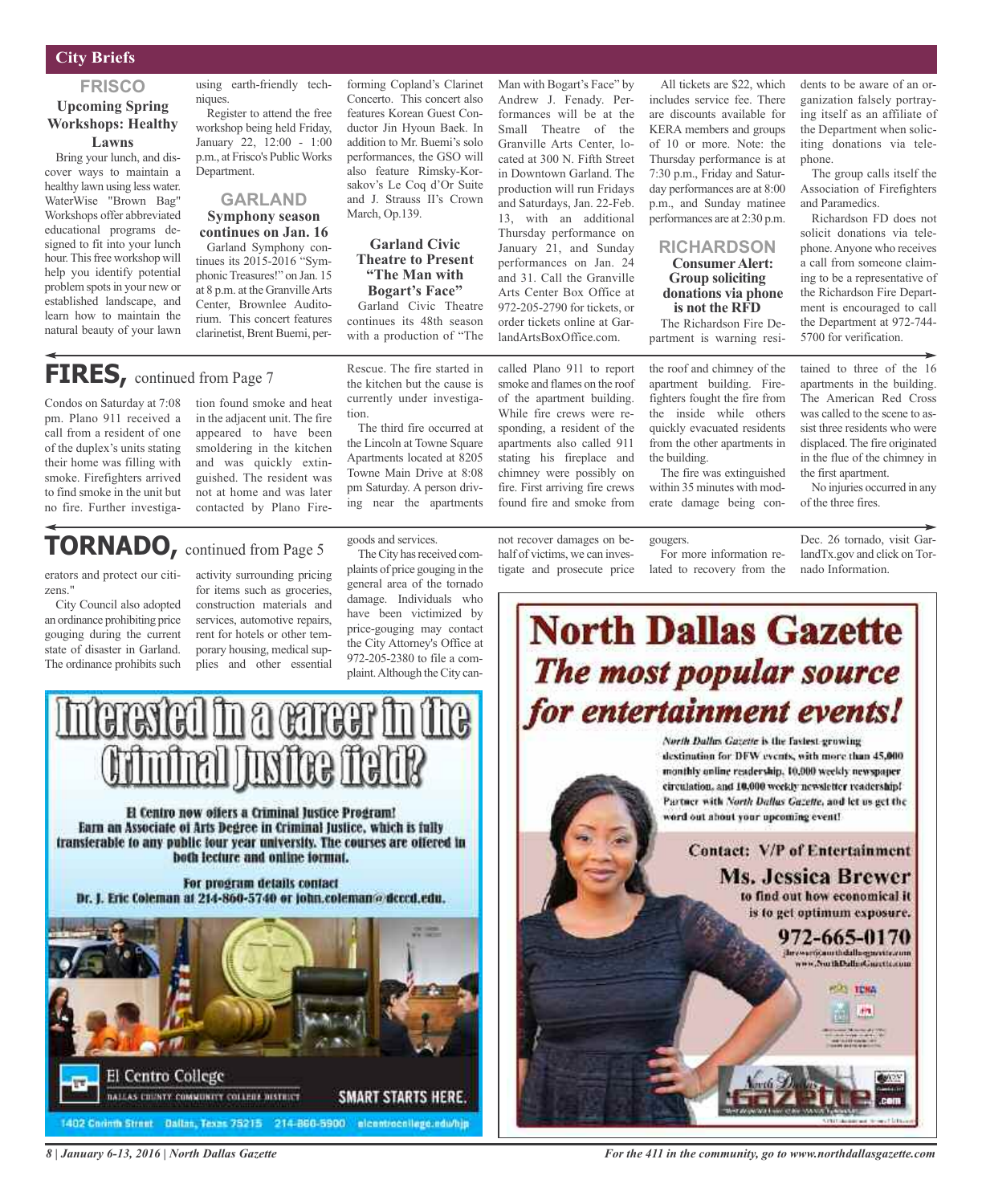### **Trick Boxing featured on stage at the Eisemann Feb. 11-14**

The Eisemann Center will present Trick Boxing: Swingin' in the Ring by Sossy Mechanics, a fastpaced physical comedy full of rapid-fire dialogue, "Fred-and-Ginger style dancing" and puppetry that The New York Times called "the best show I have seen" when it played at the New York International Fringe Festival in 2010. Trick Box-

ing premiered to great success at the 2002 Minnesota Fringe Festival, and has since played to audiences around the U.S., Canada and the U.K. and will play at the Eisemann Center at 2351 Performance Drive in Richardson for five performances from Feb.11-14. The production is presented in partnership with the UT Dallas School of Arts &

Humanities.

Trick Boxing: Swingin' in the Ring tells the story of Danny David, a down-onhis-luck apple seller who is deceived into becoming a boxer by a shady hustler and ends up swinging his way to the championship with the aid of a wily dance hall girl named Bella. Written, directed, choreo-See TRICK, Page 10

### **Tony Terry performing at 33rd Annual Black Music and Civil Rights Movement Concert**

Dr. Martin Luther King, Jr. led the fight for Civil Rights in America, and on Sunday, January 17, 2016 at 7:30pm, TBAAL will honor his legacy with the 33rd Annual Black Music and the Civil Rights Movement Concert at the Morton H. Meyerson Symphony Center in the downtown Dallas Arts District, 2301 Flora Street. NDG readers have a chance to win tickets for two by visiting our Facebook page and sharing your favorite MLK quote.

This moving, two-time Emmy nominated concert, reflects on the life of Dr. King's work in the Civil Rights Movement of the 1960s and celebrates a new nationwide spirit of continuous change with potent film footage, narration, music and dance. The concert features soul singer TONY TERRY and TV star and balladeer Rahsaan Patterson backed by TBAAL's 200 voice concert choir and dancers.

"We are pleased to have two of America's greatest singers to headline this year's concert" said Barbara Steele, TBAAL Board Chair. "The Black Music and The Civil Rights Movement Concert has become the cornerstone program



tribute of Dallas/Fort Worth and for the TBAAL. The significance of this project is very important at this time given the fact that we are living in a world of repeated hatred and violence, totally the opposite of a man who preached non-violent throughout his short-lived life," said TBAAL Founder and President Curtis King.

Tony Terry is a singer famous for his R&B/New Jack Swing style of music. He is most known for his multi-selling hits, "She's Fly," "Lovey, Dovey," "Forever Yours," "Everlasting Love," "Head Over Heels," "When A Man Cries" and his most notable and still heavily radio played and downloaded, "With You". Singer and actor Rahsaan

Patterson, is best known for portraying "The Kid" on the popular 1980s television show "Kids Incorporated." Patterson's singing and song writing style have been said to be reminiscent of Stevie Wonder. The critically acclaimed artist has topped Billboard's album chart with his hit singles "Stop By," 'Where You Are," "The Moment," "Treat You Like A Queen," "Stop Breaking My Heart," and "Feels Good." Patterson continues to tour across the U.S. and abroad and he's working on his soon to be released sixth studio album.

Tickets are \$15, \$20 and \$30, call TBAAL's Box Office at 214-743-2400 and Ticketmaster at 800-745- 3000.

## **Win tickets to Damon Williams at TBAAL**

Start your entertainment calendar off with free tickets to see Damon Williams perform at TBAAL on Jan. 15 or 16 at 9 p.m. at TBAAL's Clarence Muse Cafe. Visit the *North Dallas Gazette* Facebook page and share one of your New Year resolutions for a chance to win tickets to the show for two.

Williams, the opening act for the "Kings of Comedy" tour and a former host of "Showtime at the Apollo," is making his second appearance at the Muse.

This guy is "just plain funny" from the time he ment he walks off! It is well worth the \$15 ticket, which you can purchase at 214-743-2400.

NDG on Facebook or Instagram have opportunities to win teckets to many of the DFW area's

walks on stage to the mo-Regular followers of hottest events. ERE A BROADWAY SHOW A celebration of music **that transformed America!"**<br>- GBS Sinday Mealing 13 - 17 **· BASS HALL** 

WWW BASSHALL.COM - 817-212-4280 - GROUPS 817-212-4248 HAT RIS ES SPELL SHOWS IN WANT SHOWS:

Alerszápok kansát a kéter is

### **Enter to Win! Ticket Giveaway**

**NDG Entertainment Ticket Giveaway!!! Visit us on Facebook to win tickets to** *MOTOWN* the Musical @ Bass Performance Hall!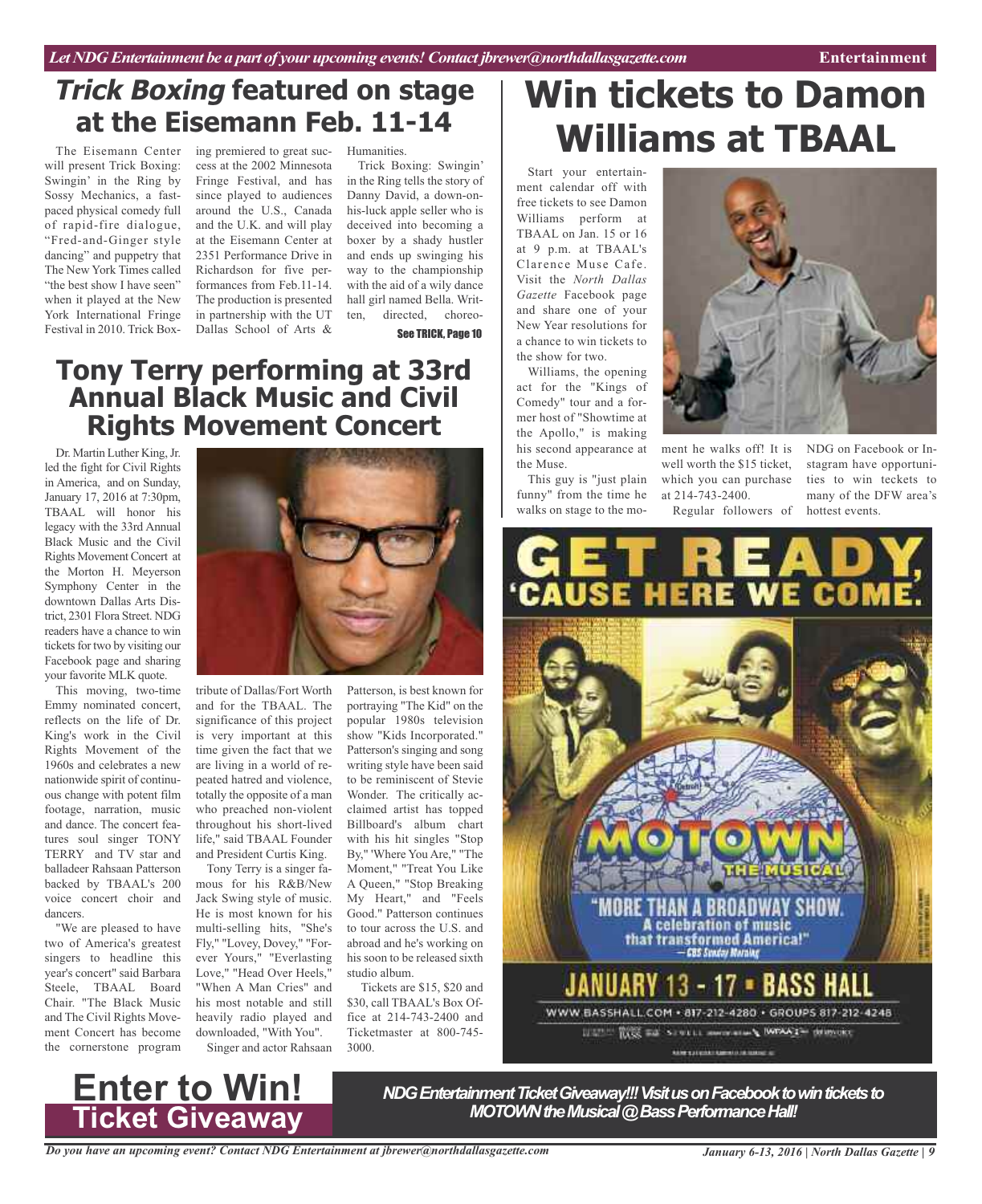Entertainment Too! *Let NDG Entertainment be a part of your upcoming events! Contact jbrewer@northdallasgazette.com* 

### **Grant provided for online archive of Gabriel García Márquez images**

AUSTIN — The Council on Library and Information Resources (CLIR) has granted the Harry Ransom Center a 2015 Digitizing Hidden Special Collections and Archives award to digitize more than 24,000 pages from the Gabriel García Márquez archive.

Funded by The Andrew W. Mellon Foundation, the CLIR award ensures that digitized content is made available to the public as easily and completely as possible. The \$126,730 grant enables the Ransom Center, a humanities research library and museum at The University of Texas at Austin, to make available online thousands of images from the García Márquez archive.

Beginning in June 2016,

the 18-month project, titled possible due to the enthusi-"Sharing 'Gabo' with the World: Building the Gabriel García Márquez Online Archive from His Papers at the Harry Ransom Center," will involve scanning manuscripts, notebooks, scrapbooks, photographs and ephemera from the archive and making them accessible online. The materials date from 1950 through 2013.

"This project is notable for many reasons, including providing online access to c o p y r i g h t - p r o t e c t e d archival material by one of the most revered literary figures of our time," said Ransom Center Director Stephen Enniss. "There are few opportunities for researchers to access digitized archives of contemporary authors. This initiative is

astic support and endorsement of García Márquez's family."

The project will include the implementation of Mirador Image Viewer, which will allow researchers to see side-by-side comparisons of digitized texts within a single interface, helping them identify successive stages of revision among drafts. The freely accessible online archive will also serve as an introduction to those not accustomed to using archival materials, demonstrating the valuable resource that archives provide.

With the online archive, an international audience of students, educators and scholars will gain new perspectives on the work and life of García Márquez.

### **MOVIES,** continued from Page <sup>9</sup>

graphed and performed in multiple roles by the duo of Megan McClellan and Brian Sostek, Trick Boxing was described as "stuffed with more tricks than a vaudevillian's trunk" by the Minneapolis Star Tribune.

McClellan and Sostek met while touring together with the dance company Joe Chvala and the Flying Foot Forum and began their creative collaboration after having established independent careers in theater, dance, film and television. Their work in dance and movement-based theater has launched them on a trajectory of national and international touring and acclaim.

Residency activities with UT Dallas students will take place on the UT Dallas campus from Sat, Jan. 30 through Fri, Feb. 12 and will culminate with a student workshop performance at the Eisemann Center at 6:30 pm on Feb. 12.

Performances are Thu,

Feb. 11, Fri, Feb. 12 and Sat, Feb. 13, 2016 at 8 p.m. with matinees on Sat, Feb. 13 and Sun, Feb. 14, 2016 at 2 p.m.

Tickets are \$38-\$45 and are available for purchase online at www.eisemanncenter.com or by calling the Eisemann Center Ticket Office at 972-744-4650 and group discounts are available for 10 or more persons.



The National Association for the Advancement of Colored People (NAACP) Garland, Texas unit will host its 27th annual Dr. Martin Luther King, Jr. parade and march on Saturday, Jan. 16 beginning at 10 a.m. The 2016 theme for Garland's celebration is: "PURSUING KING'S DREAM IN 2016" and Scott Herzog, regional director for H&R Block, will serve as the parade's MLK grand marshal.

Immediately following the MLK parade and march, Garland's NAACP will host a commemorative program celebrating the life and legacy of Dr. King. The event will be held in the Granville Arts Center, 300 N. Fifth Street in downtown Garland at the site where the parade ends. Garland's 100-plus voice MLK Citywide Youth Choir led by clinician Reuben Lael Griffin will be in concert. This event is free and open to the public.







DAMON WILLIAMS, the opening act for the "Kings of Comedy" tour and a former host of "Showtime at the Apollo," is making his second appearance at the Muse. This guy is "just plain funny" from the time he walks on stage to the moment he walks off! Do yourself a favor, don't miss him!

**Friday and Saturday,** January 15 and 16, 2016 @ 9pm **Clarence Muse Cafe Theatre Admission - \$15** To purchase tickets, call the TBAAL Box Office at 214-743-2400 Not a TBAAL Member? Become a Member Today! Call 214-743-2441

**Enter to Win! Ticket Giveaway**

*Megan McClellan and Brian Sostek of Sossy Mechanics. (Photo by Ed Bock)*

> *NDG Entertainment Ticket Giveaway!!! Visit us on Facebook to win tickets to the Casino Party Bus & comedy show Damon Williams!*

*10 | January 6-13, 2016 | North Dallas Gazette*

*Do you have an upcoming event? Contact NDG Entertainment at jbrewer@northdallasgazette.com*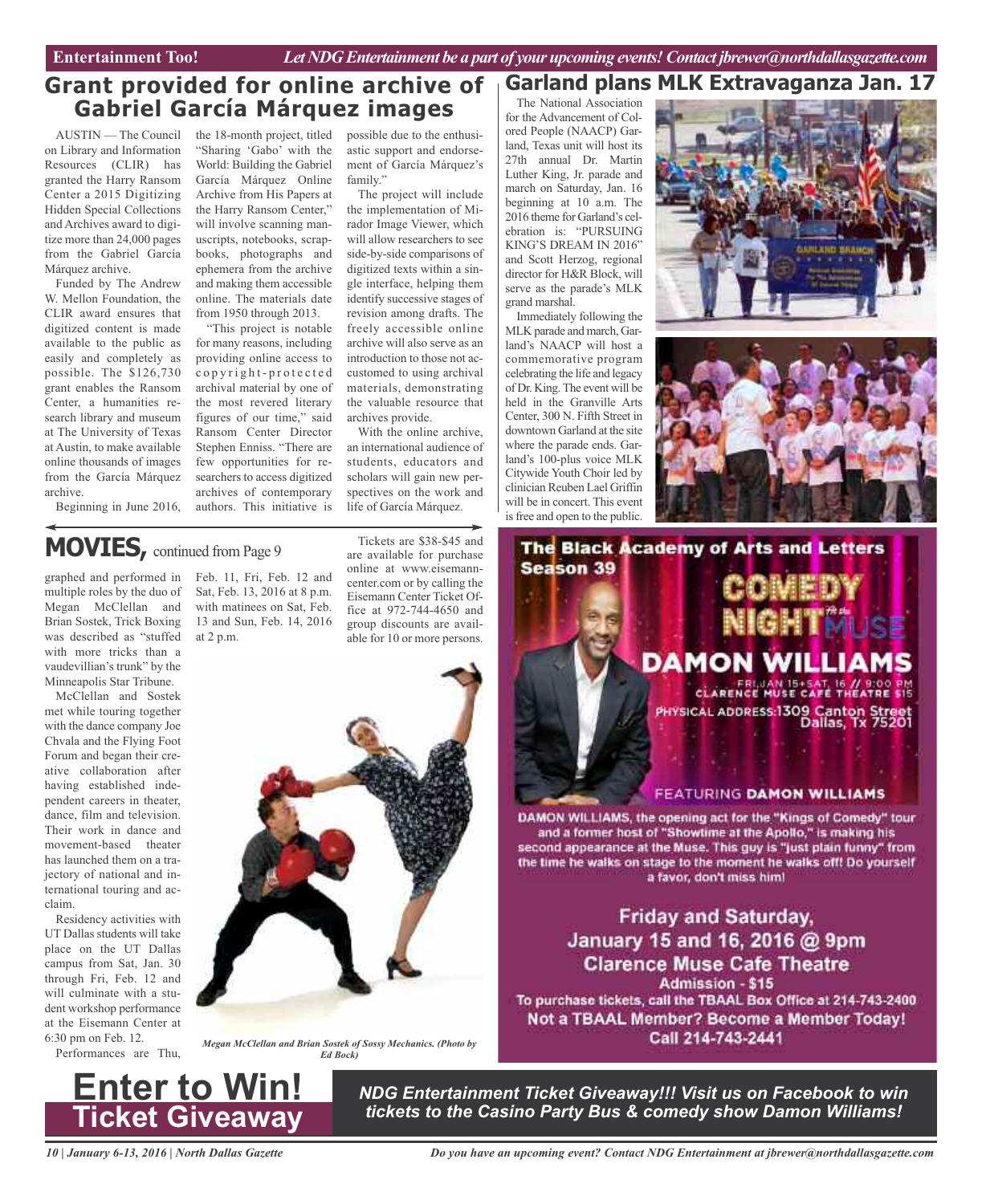#### **Market Place**

## **Employment to Empowerment: Why what you drive matters**

By Glenda Gill NNPA News Wire Guest Columnist

Ever since Henry Ford declared he'd pay \$5 a day to workers in his factories, African Americans have had a love affair with the automotive industry in the United States. "The Great Migration" of Blacks from the South to the North was largely due to the demand for factory labor. In 1910, fewer than 600 autoworkers were African American. By 1929, that number grew to more than 25,000. Unfortunately from then until now, the love we've had for the auto industry has gone largely unreturned. Making sure there is equity in our relationships with the auto industry drives my work on the Rainbow PUSH Auto-

motive Project, the annual Global Automotive Summit and the Automotive Diversity Scorecard.

According to IHS Polk, all people of color purchase 27 of every 100 new vehicles and represent 150 percent more growth than nonethnic markets. Additionally, African Americans lead the industry in brand loyalty with more than half returning to the same brand. Simply put, without ethnic purchases many automakers would go out of business.

After 40-plus years of diversity talks, meetings and summits, it's time to advance our agenda. We are trading partners. Our goal is to have equitable trade relationships that benefits all parties – our communities and automakers. With all the labor, money and expertise we have invested in the success of automakers, we should expect a reasonable return.

What would our return look like? Well, here's my take:

• Employment with leadership roles to direct and allocate resources (dollars and people)

• Appointing people of color to corporate boards

• Fair representation of ethnic dealers and suppliers

• Advertising spending with ethnic media, ethnic agencies and vendors in line with ethnic sales

• Philanthropic resources to offset the lack of investment in communities of color

What does this mean to you and me? It means having a dealer nearby that is part of the community. It means getting a fair deal and reasonable auto loan rates because you'll see that salesperson in church on Sunday. It means more employment for our youth when they graduate. It means entrepreneurs can have healthy businesses and hire our neighbors, because they have profitable contracts. It means creative professionals of color can develop advertising for ethnic media outlets. It means rewarding automakers that behave like trading partners. In short, it means equity and justice.

Before we can claim equity and justice, we have to fully understand the scope of the issues. The automotive Diversity Scorecard is our first step towards identifying the issues important to us. It serves as a way to

make sure that what auto companies promise in the boardroom actually happens on the streets.

While the scorecard is a great tool for us to encourage positive change, we know there is more to the story. The rest of the story relates to ownership and decision making, whether as a dealer, a supplier, a vendor or as a person buying a new vehicle.

You can make a difference! As you shop for your next vehicle, consider the information in the scorecard and the power you have in voting with your wallet. As you shop, ask the dealers where they advertise and if they have ads in local ethnic newspapers, radio, TV or magazines. You have a right to know how their business actions

impact your community. If you are financing, get at least one quote from your local credit union or bank to compare with the dealer's financing. Last, tell your family and friends about the scorecard. Refer them to www.automotiveproject.org so they can do their own research.

By sharing this information, we intend to start a conversation that leads to more empowerment within our communities and greater transparency from those automotive companies that value our dollars and want to establish an equitable trading relationship.

*Glenda Gill is the Executive Director of the Rainbow PUSH Automotive Project. More information can be found at www.automotiveproject.org.*

## **Financial independence for women – before it's too late**

Is there a meaningful difference in the way men and women consider money? There is, according to a study published in a recent issue of Social Indicators Research.

Women associate money with love and emotion, according to the research, while men are twice as likely to link finances to independence and power. While the differences are

added to the list.

not mutually exclusive, researchers hope the general findings will help people better understand their relationship with money, which may lead to better-informed financial decisions.

"Also, it's helpful to remember that, historically, women haven't had control of their own financial destiny; and that includes many women who are retired today," says Leah Miller, a

**TEXAS DEPARTMENT OF TRANSPORTATION - DALLAS DISTRICT NOTICE AFFORDING AN OPPORTUNITY FOR A PUBLIC HEARING Department Policies Affecting Bicycle Use on the State Highway System**

Texas Department Transportation

In accordance with Texas Administrative Code, Title 43, § 25.55(b), the Texas Department of Transportation (TxDOT) – Dallas District is offering the opportunity for a public hearing on district transportation programs and policies affecting bicycle use on the state highway system. The purpose of this notice is to allow any person an opportunity to request, in writing, that a public hearing be held to explain the bicycle policies and programs. A mailing list will be developed by the district on this topic, and interested individuals and groups may submit a request to be

All interested individuals may request a public hearing be held by submitting a written request, by mail, to the TxDOT Dallas District - Advance Project Development, 4777 East Highway 80, Mesquite, Texas 75150-6643, Attn: Sandra J. Williams. All written requests must be postmarked on or before Tuesday, January 19, 2016 to be included as a part of the official public hearing request record. In the event a public hearing is requested, a hearing will be scheduled and notices

financial and Medicare expert, and CEO of Red Anchor Wealth Management (www.redanchorretirement.com)

"Despite the fact that women control most of the economy today and tend to be the CFO of most households, many continue to get the short end of the stick – especially when it comes to retirement. Women live longer and are often the

ones to find out that they've outlived their money."

Speaking directly to women, Miller offers context on how to face emotionally the stress of financial planning for retirement. **• Make the most of your** **time on this Earth.** A long life shouldn't be a bad thing. If you're married with a husband, you'll likely enjoy many years together sharing Social Security, a pension or IRA in-

come and other sources.

However, much of that money won't be there should you outlive your husband. Many women may be prone to avoiding thoughts of life after their

See WOMEN, Page 13



Will finance for stable person with consistent work history. Call 972-432-5219 (if no answer leave message-will get back to you). \$4200.00 (cash or terms)

will be published indicating the hearing date and location. For additional information please contact Ms. Williams at (214) 320-6686 or sandra.williams2@txdot.gov.

*For the 411 in the community, go to www.northdallasgazette.com*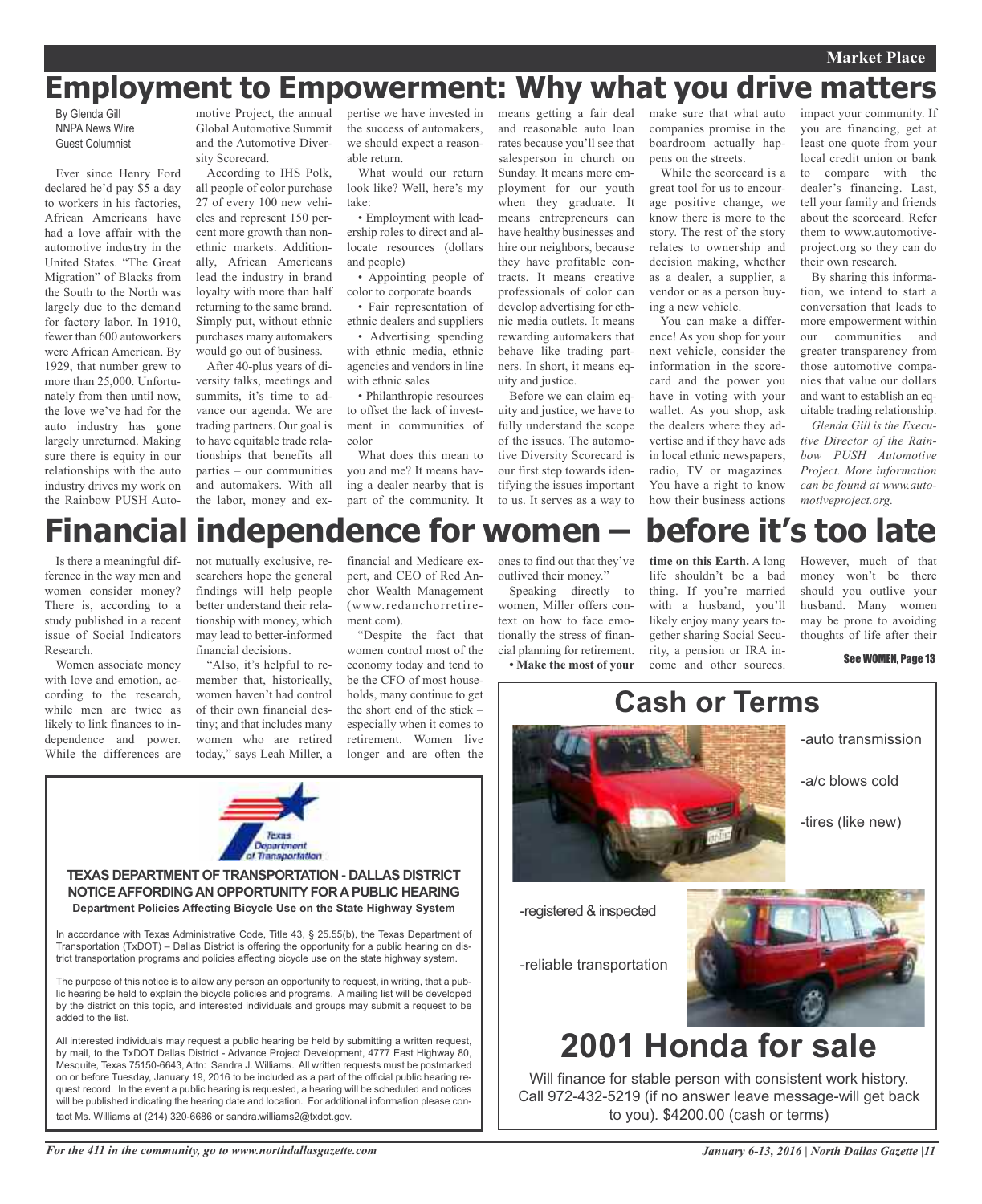### **DCCCD partnership prepares vets for biomedical tech careers**

One of the hottest areas for job growth in the health care industry is biomedical equipment maintenance. Now, some veterans in North Texas have a pathway to enter that well-paid field through a new, accelerated program that teaches them how to install, calibrate and fix sophisticated biomedical equipment, such as electrocardiographs and ultrasound machines, all of which are critical for patient treatment and care.

The innovative program is the result of a partnership between the Dallas County Community College District and the Gen. Richard B. Myers Veterans Biomedical Equipment Technology Program. The BMET program is part of MediSend International, a Dallas-based, biomedical technology equipment school.

Eligible veterans who are accepted into the program can earn a BMET certificate from the Gen. Myers program after an intensive, fivemonth curriculum that includes classes and hands-on training which will prepare them for immediate employ-

ment in the industry. After veterans have acquired in the they earn the BMET certificate, veterans who are candidates in the program then will continue their education and earn an Associate in Applied Sciences degree by taking a combination of online and on-campus classes at either Richland College in Dallas or Eastfield College in Mesquite.

Mark Hays, DCCCD's vice chancellor of workforce and economic development, said earning an AAS degree could benefit veterans' future careers. "After five months, they can enter the market at a high level and, in the DFW area, make an average starting salary of \$48,500 and, in other markets, up to \$70,000. But earning an associate degree will help them move up the career ladder faster and increase their earnings," Hays explained.

"The program is designed for veterans to use their post-9/11 benefits," said Joyce Williams, associate vice chancellor of workforce and community initiatives at DCCCD.

"Many of the skills that

military are great preparation for training to become a biomedical equipment technician. Our new partnership with DCCCD will give veterans an accelerated path to a successful career and position them for rapid advancement in the health care industry," said Nick Hallack, president and CEO of MediSend.

The program prepares veterans to work on high-tech medical equipment such as patient monitors and ventilators, defibrillators and other devices that are common in modern health care facilities.

"People who have worked with radar, weapons systems or other electronic equip-

#### See DCCCD, Page 13

Drivers: Local Mesquite Van w/Occasional Layover Openings! Great Pay, Benefits! CDL-A, 1yr Exp. Req. Estenson Logistics Apply

www.goelc.com 1-855-298-4059



#### **Same Day Move-In • GREAT Location!! (Dallas)**

STOP PAYING SO MANY FEES! Our rent is FULL SERVICE. We pay for utilities – electricity, heating, air conditioning, and janitorial services … it's all included! No "Plus-E"– No "CAM."NO PERSONAL OR BUSINESS FINANCIAL HISTORY REQUIRED! GREAT DEALS ON ONE-ROOM SUITES! --- STOP PAYING TOO MUCH RENT! (Just North of Downtown Dallas)

• Surveillance Camera • No Application or Application Fees • Five-Page lease - Short & Simple • Extremely Competitive Rates • Same-Day Move-In • Flexible Lease Terms • On-site Management, Maintenance, Leasing and Space Planning • Ample, Convenient Parking • No Credit Check • Beautiful Glass & architecturally unique Building! **Rent Starting at \$199 per month (9.99/sq.ft.)**

Office / Medical Space 1327 Empire Central (@ I-35 Stemmons Freeway) Dallas, TX 75247 (972) 432-5219

### LET US HEAR FROM YOU! **Send stories and suggestions to editor@northdallasgazette.com**

### CADNET/NORTH DALLAS GAZETTE **National and Local Classified Advertising Network**

To advertise call 972-509-9049 Email (ad for quote) opportunity@northdallasgazette.com

#### Adoption

PREGNANT? Adoption is a lov-CIALIS 20mg. 50 ing choice for Un-tabs \$90 includes planned Preg- FREE SHIPPING. nancy. Call Andrea 1-888-836-0780 or 8 6 6 - 2 3 6 - 7 6 3 8 Metro-Meds.net (24/7) for adoption information/profile; view loving New Year, New couples w w w. A N A a d o p - TION Grads work tions.com. Financial Assistance Boeing, Southwest Available.

Health & Fitness VIAGRA 100mg,

#### Miscellaneous

at Career - AVIA-American, and others- Get

hands on maintenance training. Financial aid if qualified. Call AIM 866-453-6204

Make a Connection. Real People, Flirty Chat. Meet singles right now! Call LiveLinks. Try it FREE. Call NOW: 1-888-909- 9905 18+.

Wanted to Buy CASH PAID- up to \$25/Box for unex-TEST STRIPS? I pired, sealed DIA-B E T I C T E S T STRIPS. 1-DAY-PAYMENT.1-800- Guaranteed Up To 371-1136

Wants to purchase minerals and other oil and gas interests. Send details to P.O. Box 13557 Denver, Co. 80201

WANT CASH FOR *ADVERTISE to 10* EXTRA DIABETIC Pay Top Dollar Since 2005! 1 Day Fast Payment \$60 Per Box! Free Shipping. www.Cashnowoffer.com or 888-2 1 0 - 5 2 3 3 . G e t Extra \$10: Use Offer Code: Cashnow!

*Million Homes across the USA! Place your ad in over 140 community newspapers, with circulation totaling over 10 million homes. Contact Independent Free Papers of America IFPA at danielleburnettifpa@live.com or visit our website cadnetads.com for more information.*

Reader Advisory: the National Trade Association we belong to has purchased the following classifieds. Determining the value of their service or product is advised by this publication. In order to avoid misunderstandings, s vertisers do not offer employment but rather supply the readers with manuals, directories and other materials designed to help their clients establish mail order selling and other businesses at home. Under NO circumstance send any money in advance or give the client your checking, license ID, or credit card numbers. Also beware of ads that claim to guarantee loans regardless of credit and note that if a credit repair company does business o phone it is illegal to request any money before delivering its service. All funds are based in US dollars. 800 numbers may or may not reach Canada.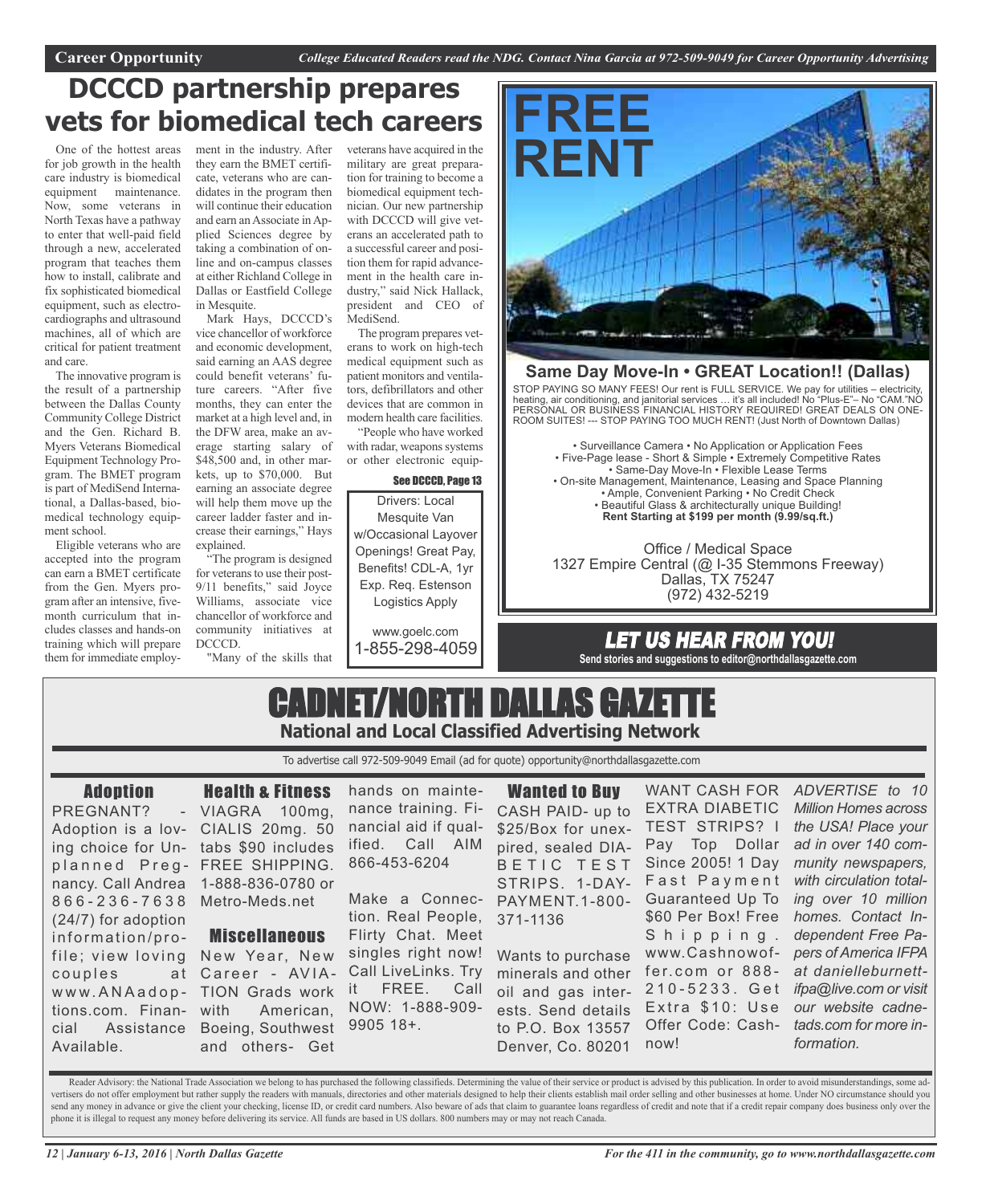### **DCCCD**, continued from Page 12

ment in the military can celerated nature of the projump right into this field," Hays said.

Program applicants must be post-9/11 veterans who are good at mathematics and algebra, and who have electronic and technical skills. In addition, because of the ac-

gram, candidates must be able to attend full-day classes for five months at the Gen. Richard B. Myers Biomedical Technology School in Dallas.

The program is accepting applications for the next co-

### **STUDENTS**, continued from Page 6

garbage work.

More than 50,000 students apply to intern at College Works Painting annually, yet only 2000 interns are hired. And about half of those hired interns make it to the summer, when the in-

work you do, it may be ternship resembles more of a full time job.

"It's an incredibly difficult challenge, running your own business – and that's what our interns are doing," Stewart says. "Some of our hires don't make it through spring training; the program

### **WOMEN,** continued from Page <sup>13</sup>

spouse moves on. While that may be romantic in a sense, Miller says, it is highly impractical if you're trying to live a long and fulfilling life.

**• Money keeps women up at night.** People don't like to think about the things that cause them pain. For women, the stress of an uncertain financial future is a huge pain. While there is a way to feel much better about this uncertainty, millions of women avoid troubleshooting this latent and palpable stressor. It's like someone who is desperate to lose weight but is too afraid to step on the scale.

**• Anxiety is worse than actually taking care of the problem (getting started).** If you are the family chief financial officer, then abstracting a future budget is an easy step to start with. The important goal of retirement planning is to craft an income stream that will sustainably support your needs, so start accounting now. Make a balance sheet that includes your savings account, retirement accounts, 401(k) plans, investment real estate, stocks, bonds, mutual funds, annuities, cash value life insurance and other assets. Then break it down further by pre-tax and post tax-accounts.

**• Don't take your estate for granted; beware the pre-Medicare timeframe.**

Some women have it better than others, but beware of overconfidence, because you can fall ill anytime. For example, the average couple who retires at age 62 will spend \$17,000 out-ofpocket on health care each year until they enroll in Medicare. And, that's basi-

hort of the BMET program, which starts in early 2016, at www.dcccd.edu/bmet.

According to data provided by EMSI Analyst and JobsEQ, jobs in the biomedical equipment technology industry are expected to grow by 35 percent through the year 2025 in the DFW area and about 31 percent

is just too much for them. Yet, you don't want to be that stereotypical intern who becomes an expert on how the CEO likes her coffee. College summers are designed for hard work, that's how you'll get ahead in your

cally the cost of the premium, so even in good health the price is very high. A nice nest egg in combination with other assets can be depleted rapidly with insufficient Long Term Care in-

*Matt Stewart co-founded College Works Painting,*

"Some of these considerations may be unpleasant, but what's the alternative?" Miller says. "Don't bury

surance.

career."

For more information, visit the Gen. Richard B. Myers Veterans Biomedical Equipment Technology Program website or call 214- 575-5006, ext. 112, to speak with someone directly. Interested veterans also send an

email to veterans@medis-

nationwide.

end.org.

*Founded in 1993, College Works Painting (collegeworks.com) delivers ample, one-of-a-kind business experience for high-achieving college and university students, while also providing high quality house painting services for homeowners eager to support young entrepreneurs.*

your stressful feelings. Instead, do something about it. You'll feel better and you'll be better off as you move forward."

*Leah Miller is CEO of Red Anchor Wealth Management, (www.redanchorretirement.com), a client-focused firm that tailors plans to individual and family needs.*

**Ed Bell**



**Please visit our website: www.edbellconstruction.com/careers Or email your resume to: careers@edbellconstruction.com**



#### **POLICE OFFICER OR FIREFIGHTER! Competitive wages**

- Array of benefits
- · Education incentive pay

**Attention Suppliers of Goods, Services and Construction Review Competitive Opportunities at www.bidsync.com www.garlandpurchasing.com 972-205-2415**

**GARLAND** 

. . . . and more

SIGN UP TO TAKE THE CITY OF IRVING'S NEXT CIVIL SERVICE ENTRANCE EXAM. CALL (972) 721-2696 TO REGISTER.

The City of Irving does not discriminate on the basis of race, sex, religion, age, or disability in employment or the provision of services. www.cityofirving.org

**Statewide African American Press\Association is seeking a statewide sales representative.**



The Texas Publishers Association is seeking a statewide sales representative to

represent the overall sales objective for the organization. Individual must have a proven sales track record with local and regional sales strategies.

Also the individual must be:

- A self-starter
- Have excellent written and verbal communication skills
- A visionary
- Professional

• Have excellent organizational skills Previous advertising agency and direct sales experience a plus. Position is commission based.

Serious inquiries only. **Please email resume to inquiries1909@gmail.com or leave a message for the position at 972-432-5219.**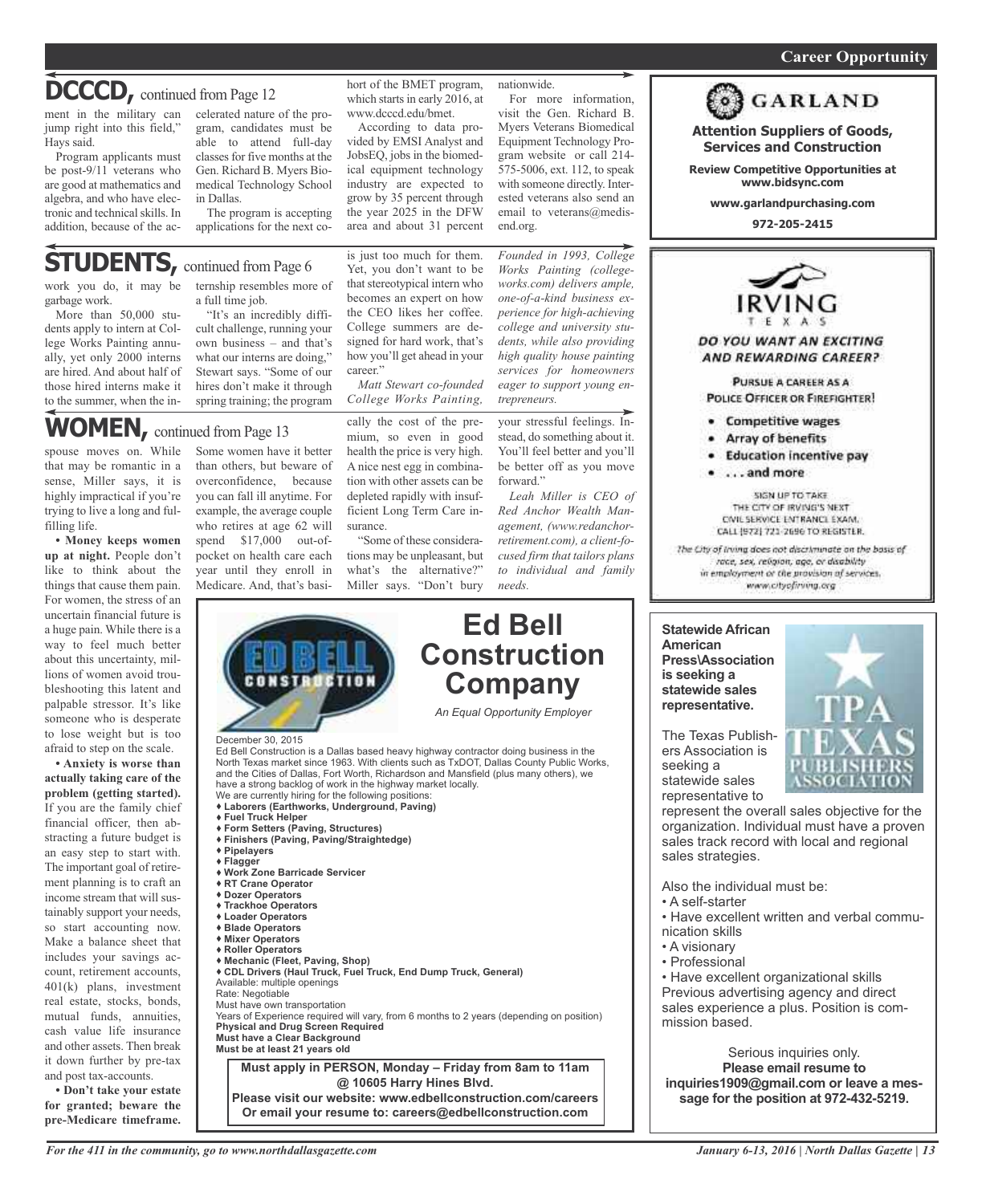#### **BETHEL BIBLE FELLOWSHIP CARROLLTON (A PLACE TO BELONG)**

#### **January 10, 9:45 a.m.**

You're invited to our Sunday Morning "Prayer and Meditation" followed by Morning Worship Service at 10 a.m. See what God is doing through and with us; you will be blessed.

#### **January 13, 7 p.m.** Join us in Wednesday's Prayer and Bible Study Class with Senior Pastor Dr.Woodson and/or Pastor Brenda Patterson teaching on the subject of Spiritual Warfare. Learn what God says about critical issues and topics through the study of His word.

#### **January 17, 12 Noon**

How do you study the Bible? Join us for a new Sunday afternoon Bible Study; Senior Pastor Woodson, Pastor Brenda Patterson and others will teach a series on "How to Study the Bible God's way." Learn how to know Christ and make Him known to others; to help you know and grow in God's word; to give you clarity and direction; to help you worship, honor and praise God; to help you know and use God's word to lead others to Christ; and to encourage fellowship and build unity within the church. You don't want to miss this Bible Study Group.

Dr. Terrance Woodson, Senior Pastor 1944 E. Hebron Parkway Carrollton, TX 75007 972-492-4300 www.bethelbiblefellowship.org

#### **CHRIST COMMUNITY CHURCH IN RICHARDSON**

 $\overline{\phantom{a}}$  ,  $\overline{\phantom{a}}$  ,  $\overline{\phantom{a}}$  ,  $\overline{\phantom{a}}$  ,  $\overline{\phantom{a}}$  ,  $\overline{\phantom{a}}$  ,  $\overline{\phantom{a}}$  ,  $\overline{\phantom{a}}$  ,  $\overline{\phantom{a}}$  ,  $\overline{\phantom{a}}$  ,  $\overline{\phantom{a}}$  ,  $\overline{\phantom{a}}$  ,  $\overline{\phantom{a}}$  ,  $\overline{\phantom{a}}$  ,  $\overline{\phantom{a}}$  ,  $\overline{\phantom{a}}$ 

#### **January 10, 8:45 a.m. and 11 a.m.**

You're invited to our Morning Services as we worship, honor and praise God for His blessings.

#### **January 13,**

Join us at 12 Noon with Rev. Viveca Potter teaching on the Word of God; come back at 6:45 p.m. for Corporate Prayer and stay for Senior Pastor Autry at 7:30 p.m.

*14 | January 6-13, 2016 | North Dallas Gazette*

teaching the Word of God. Our youth will come for Food and Fellowship at 7 p.m. followed by Bible Study at 7:30 p.m.

Dr. Terrence Autry, Senior Pastor 701 Centennial 972-991-0200 Richardson, TX 75081 www.Christcommunityrichardson.org

 $\overline{\phantom{a}}$  ,  $\overline{\phantom{a}}$  ,  $\overline{\phantom{a}}$  ,  $\overline{\phantom{a}}$  ,  $\overline{\phantom{a}}$  ,  $\overline{\phantom{a}}$  ,  $\overline{\phantom{a}}$  ,  $\overline{\phantom{a}}$  ,  $\overline{\phantom{a}}$  ,  $\overline{\phantom{a}}$  ,  $\overline{\phantom{a}}$  ,  $\overline{\phantom{a}}$  ,  $\overline{\phantom{a}}$  ,  $\overline{\phantom{a}}$  ,  $\overline{\phantom{a}}$  ,  $\overline{\phantom{a}}$ 

#### **FELLOWSHIP CHRISTIAN CENTER CHURCH IN ALLEN "The Ship"**

**January 10, 8 a.m.** Join us as we praise and worship God in the Joycie Turner Fellowship Hall, 200 West Belmont Drive in Allen; followed by our Worship Services at Bolin Elementary School in Allen, Texas 75002 and bring someone with you; you will be blessed.

#### **January 13**

You're invited to our Wednesday's 12 Noon-Day Live Prayer and Bible Study and/or our Wednesday Night Live Prayer and Bible Study at 7 p.m. to learn more about God's Word at the Joycie Turner Fellowship Hall, 200 West Belmont Drive in Allen. Be encouraged by God's plan for your maturity and His glory; and most of all, be prepared to grow.

#### **January 24, 7 p.m.** Calling all youth! Every 4th Sunday, we host Hype Sunday Worship at our Administration Building, 200 W. Belmont Drive in Allen, TX 75013. Don't be guilty of missing out on the wonderful and exciting way we worship God and thank Him for His blessings.

Dr. W. L. Stafford, Sr., Ed. D. Senior Pastor 5705 Cheyenne Drive at Bolin Elementary School in Allen 75002 for Sunday Morning Worship and the Admin. Building Address is 200 W. Belmont Drive Allen, TX 75013 972-359-9956 www.theship3c.org

### **CHRIST CHURCH**

 $\overline{\phantom{a}}$  ,  $\overline{\phantom{a}}$  ,  $\overline{\phantom{a}}$  ,  $\overline{\phantom{a}}$  ,  $\overline{\phantom{a}}$  ,  $\overline{\phantom{a}}$  ,  $\overline{\phantom{a}}$  ,  $\overline{\phantom{a}}$  ,  $\overline{\phantom{a}}$  ,  $\overline{\phantom{a}}$  ,  $\overline{\phantom{a}}$  ,  $\overline{\phantom{a}}$  ,  $\overline{\phantom{a}}$  ,  $\overline{\phantom{a}}$  ,  $\overline{\phantom{a}}$  ,  $\overline{\phantom{a}}$ 

**January 10, 7:30 and/or 11:30 a.m.** You're invited this Sunday as we praise, worship, honor and magnify God's Holy name.

**January 11, 7 p.m.** Join us in Monday School as we learn what God has to say to us.

Pastor Rickie Rush 7701 S Westmoreland Road Dallas, TX 75237 972-372-4262 www.Ibocchurch.org  $\mathcal{L}=\mathcal{L}^{\mathcal{L}}$  , where  $\mathcal{L}^{\mathcal{L}}$  , we have the set of the set of the set of the set of the set of the set of the set of the set of the set of the set of the set of the set of the set of the set of the set of

#### **MT. OLIVE CHURCH OF PLANO (MOCOP)**

**January 10, 10 a.m.** Join us for Sunday Worship Service as we praise and worship God for His Honor and His glory. Call the church for details.

#### **January 13, 7 p.m.**

You're invited to our Wednesday's Bible Study class; you will learn what God has to say to us. Come to be encouraged by God's plan for yourspiritual growth and His glory.

Pastor Sam Fenceroy Senior Pastor and Pastor Gloria Fenceroy 300 Chisholm Place Plano, TX 75075 972-633-5511 www.mocop.org  $\overline{\phantom{a}}$  , and the set of the set of the set of the set of the set of the set of the set of the set of the set of the set of the set of the set of the set of the set of the set of the set of the set of the set of the s

#### **MT. PISGAH MISSIONARY BAPTIST CHURCH**

#### **January 10, 9:45 a.m.**

You are welcome to join us for our Sunday morning worship service as we praise and worship God.

#### **January 11, 9 p.m.**

Join us for our Intercessory Prayer Ministry and our Monday's Conference calls.

R.W.Townsend, Senior Pastor 11611 Webb Chapel Road Dallas, TX 75229 972-241-6151 www.dallasmtpisgah.org

#### **NEW MOUNT ZION BAPTIST CHURCH**

 $\mathcal{L}=\mathcal{L}^{\mathcal{L}}$  , where  $\mathcal{L}^{\mathcal{L}}$  , we have the set of the set of the set of the set of the set of the set of the set of the set of the set of the set of the set of the set of the set of the set of the set of

**January 10** You're invited to join us for Early Morning Services at 7:30 a.m., followed by Sunday School at 9 a.m. and Morning Worship at 10:30 a.m.

**January 13, 7 p.m.** Join usinWednesday's Bible Study class; you will learn what God has to say to us for our growth.

Dr. Tommy L. Brown Senior Pastor 9550 Shepherd Road Dallas, Texas 75243 214-341-6459 www.nmzb.org  $\overline{\phantom{a}}$  ,  $\overline{\phantom{a}}$  ,  $\overline{\phantom{a}}$  ,  $\overline{\phantom{a}}$  ,  $\overline{\phantom{a}}$  ,  $\overline{\phantom{a}}$  ,  $\overline{\phantom{a}}$  ,  $\overline{\phantom{a}}$  ,  $\overline{\phantom{a}}$  ,  $\overline{\phantom{a}}$  ,  $\overline{\phantom{a}}$  ,  $\overline{\phantom{a}}$  ,  $\overline{\phantom{a}}$  ,  $\overline{\phantom{a}}$  ,  $\overline{\phantom{a}}$  ,  $\overline{\phantom{a}}$ 

#### **SHILOH MBC IN PLANO**

**January 10, 10 a.m.** Join us as we praise and worship God in our worship services. You will be blessed.

**January 13, 7 p.m.** You're invited to our Wednesday's Bible Study to learn more about God's Word. Come and be encouraged by God's plan for your maturity and growth; and, it's all for His glory and His honor.

**January 16, 8:30 a.m.**

NDG now has a "Special Advertising Package"for churches and non-profit organizations that need to let the community know about your Special Event.

### Opportunity You Can Measure...

#### **Church Events**

- Church Anniversary
- Pastor's Anniversary
- Women's Day
- Men's Day
- Special Events (Personal or Community)

**Non-Profit Org. Events**

• Fundraisers (Concerts)

## Special Rate \$199

(Black & White, per insertion) Ad size - 4.905"x 6"(Quarter Page, B&W) (NOTE: Color Ad \$75 extra per inserion) Production disclaimer - NDG ad meake-ready is not included in promotion. Layout/production of "copy ready"ad will be a nominal extra cost.

E-mail ad copy to: Marketing@NorthDallasGazette.com or call our Marketing Department today!

## 972-509-9049



#### **Church Happenings www.NorthDallasGazette.com**

Don't miss this opportunity for Ministry & Motivation, Brain Smart University Workshop. This is a FREE Brain Smart class designed to equip you with information on the how the brain ages normally, diseases of the brain aging, such as Alzheimer's disease, lifestyle practices for improving successful brain aging, and current research updates. Free lunch and refreshments will be provided. There will be door prizes and giveaways. Call or Email the church for

**WESTSIDE BAPTIST CHURCH**

#### **January 10 7:45 and 10:45 a.m.**

You're invited to join us for Sunday Morning Worship as we praise and worship God for His many blessings.

#### **January 16, 8 a.m.**

Join us for our Prayer and Stewardship Summit for your spiritual growth.

Minister Thomas Bessix Senior Pastor 900 Bellaire Blvd. Lewisville, TX 75067 972-221-5668 www.wbcchurch.org



www.**IRSsafe**.com

details.

Dr. Isaiah Joshua, Jr. Senior Pastor 920 E. 14th Street Plano, TX 75074 972-423-6695 www.smbcplano.org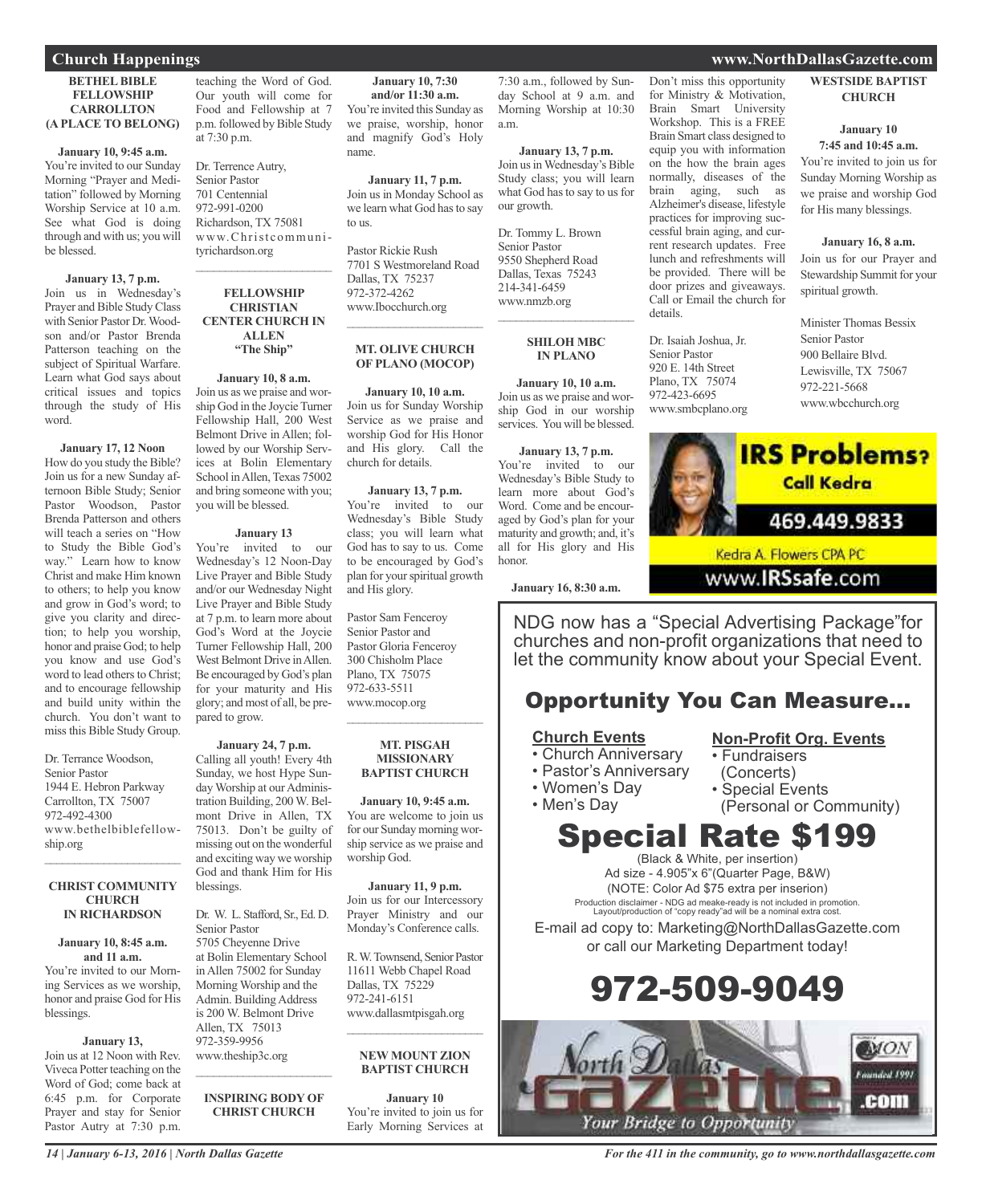#### **www.NorthDallasGazette.com Church Directory**

# **Start a New Year with a new attitude**



*Send email to: businessoffice@ northdallasgazette.com to sign up for Sister Tarpley's weekly electronic newsletter.*

2015 is behind us forever! Some things God gives often, but He only gives "time" once.

The flowers of spring return new again and again. The grass turn green, and trees burst into new foliage year after year. But "time" does not come twice to anyone.

This is the start of a "New Year" you can learn from mistakes that were made last year to make positive changes in your life from this day forward. You will be happier and so will those around you, because---

Life is short no matter how long we live, so use it wisely. Life never seems to be enough no matter how long one gets to live. I have never heard anyone (in the right frame of mind) say, "Ninety years is enough living for me, so I will just die now!"

Usually, people just don't speak like that when it comes to their life. Generally, everybody wants to live to that ripe old age, and if we (only) had a say in

how long we should stay, on the good foundation of we would all shout, "Forever!"

It is true most of us love life! What do we know about this thing we hold so dear? 1) It is a gift from God. 2) It is not ours to keep; it can be taken away at any time. 3) It can be worthwhile or worthless (it depends on the individual.) Here are some things to keep in mind and put an ef-

fort in doing in 2016. First, we should keep Christ as our center.

Second, we should be grateful for the many blessings of the previous year. We are not worthy of more from God if we are ungrateful for what He has given us.

Third, may we determine to be sympathetic toward all less fortunate than we are. Having a soft heart is a big accomplishment.

Fourth, let us resolve to place the best reasonable construction on the words and deeds of others.

Fifth, let us build our life



Second Keybeardist Needed: Please Call For Into www.thesnipOp.org DBFelows to Christian<br>BGConter Church 972.359.9956 200 W. Bernont Dove - Allery, TX 75013 A Kingdom Building Church **Early Morning Service** Fasto"<br>Surfact, S 200 W. Behneni Drive<br>Allen, TX 75013 8.00 um. day Morning Worship Stereo Librariary<br>SSS Babbaros Thom 9:30 1.01 day Night Live Management Com<br>Alan 100.15011<br>2016 p.m. arty Tashe Grafford

loving God and our fellowman.

Those of us who are alive need to know that we are at the mercy of the "Life-giver," He is God.

The time that we have been given should not be spent on trying to preserve this life, but fulfilling the purpose for which we were created.

Knowing that we all must go the way of the flesh, should hasten our resolve (especially now, a New Year) to put things in per-



*Ms. Tyanna Lott, showing off "our" new baby for 2016, Little Miss Maddox Rose Mobley, parents are Trey and Margie; and no other brothers or sisters*



spective. Some of the questions you should be asking are, "What have I done with my life? What do I want to do with the rest of my life?" If this was your time to die, would your life be celebrated or mourned? You are the one who will say how the rest of your life story plays out. Will it be worthwhile or worthless, the choice is certainly yours to make.

We may not always realize that everything we do, affects not only our lives, but also others, too!

For a little bit of thoughtfulness that shows someone

you care creates a ray of sunshine for both of you to share.

Yes, every time you offer someone a helping hand every time you show a friend you care and understand—Every time you have a kind and gentle word to give, you help someone find beauty in this precious life we live.

For happiness bring happiness and love ways bring love; and giving is the treasure that contentment is made of.

A H A P P Y A N D BLESSED NEW YEAR TO ALL!







Īsiah Joshua, Jr. Fustor

SMBC: A church Focused on Excellence while Teaching the Word. Preaching the Gospel, Reaching the World

Worship Times: 8 and 11 a.m. Sunday School: 9:45 a.m. Mid-week: Wednesday at 7:00 p.m. Youth Church: Every 3rd, 4th, and 5th Sunday at 10:45 a.m. AWANA: Wednesday at 6:30 p.m. Contact Information: 972-423-6695 www.smbcplano.org

*For the 411 in the community, go to www.northdallasgazette.com*